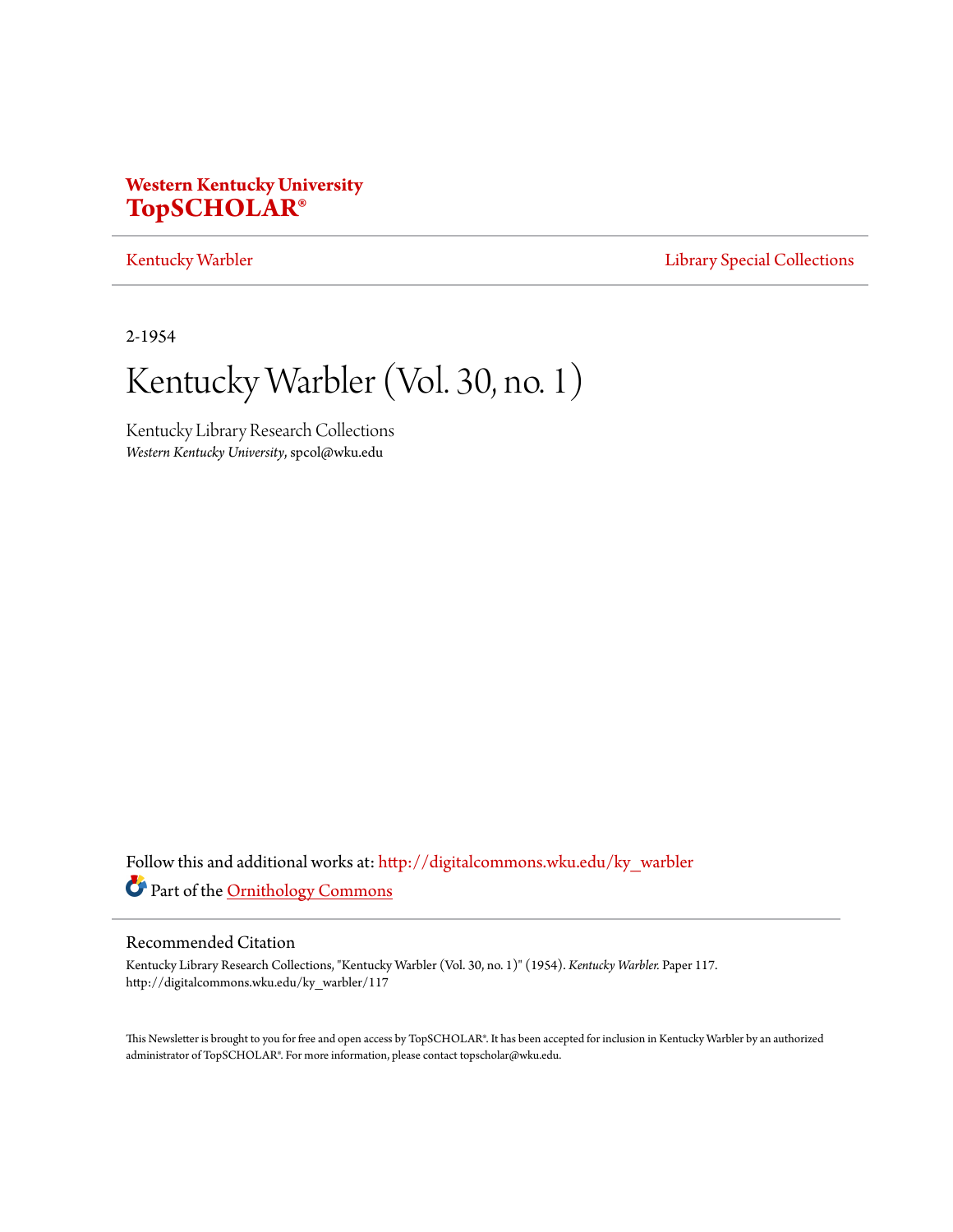# THE KENTUCKY WARBLER

# Official Publication

# $\overline{\text{ot}}$

# THE KENTUCKY ORNITHOLOGICAL SOCIETY

Vol. XXX **FEBRUARY, 1954** No. 1



## THE OLD MILL, LEVI JACKSON STATE PARK Near London, Kentucky

(Cut used'with'the compliments of IN KENTUCKY MAGAZINE and Mack Sisk, Editor.)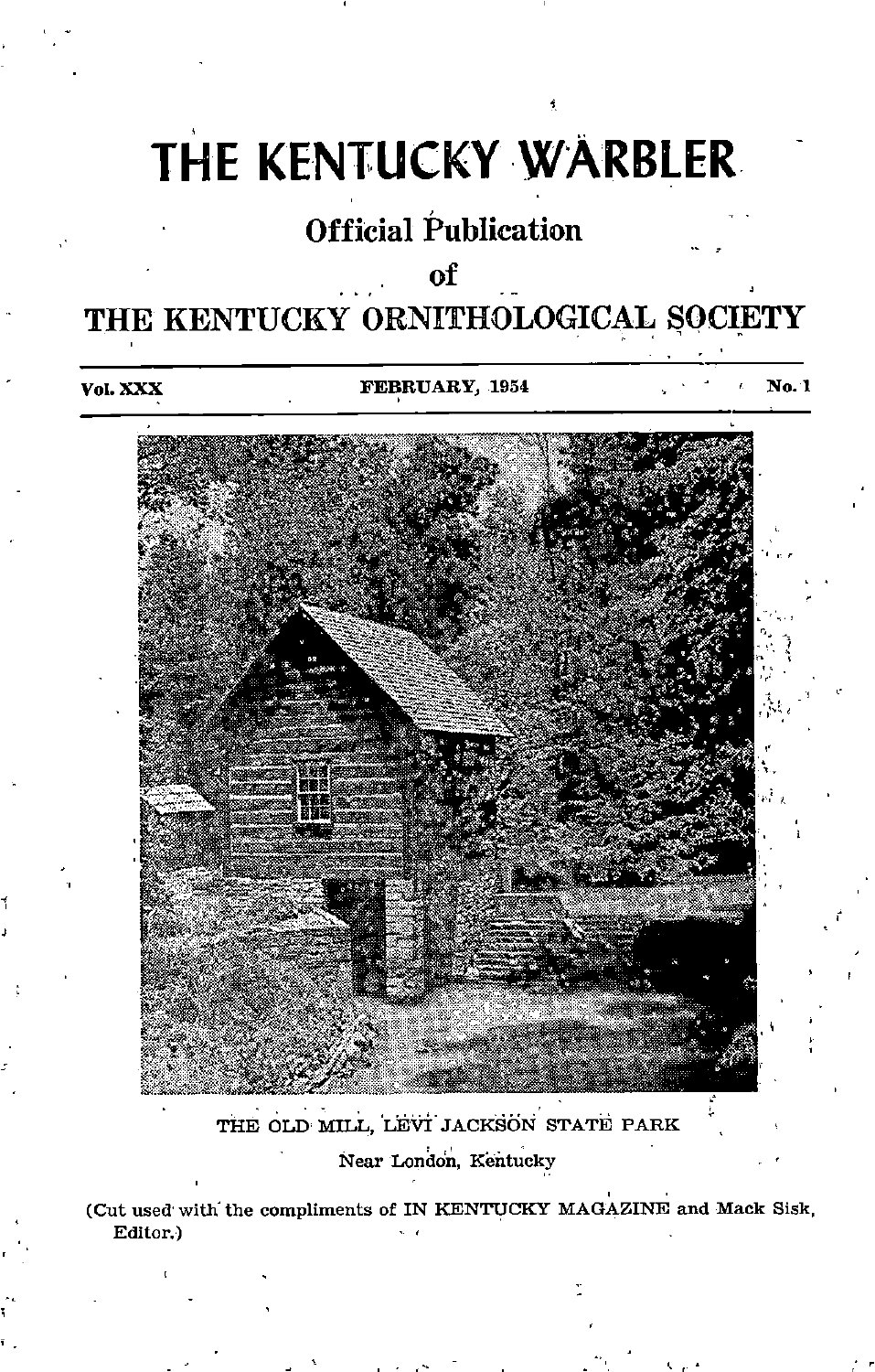## THE KENTUCKY WARBLER

 $\overline{a}$ 

## Vol. XXX **FEBRUARY**,  $1954$  No. 1

## In This Number . . .

Active Membership, \$2.00; Student Membership, \$1.00; Contri buting Membership, \$5.00; Life Membership, \$50.00.

All members are urged to send notes, articles, news items, and other material for publication to one of the editors.

 $\,$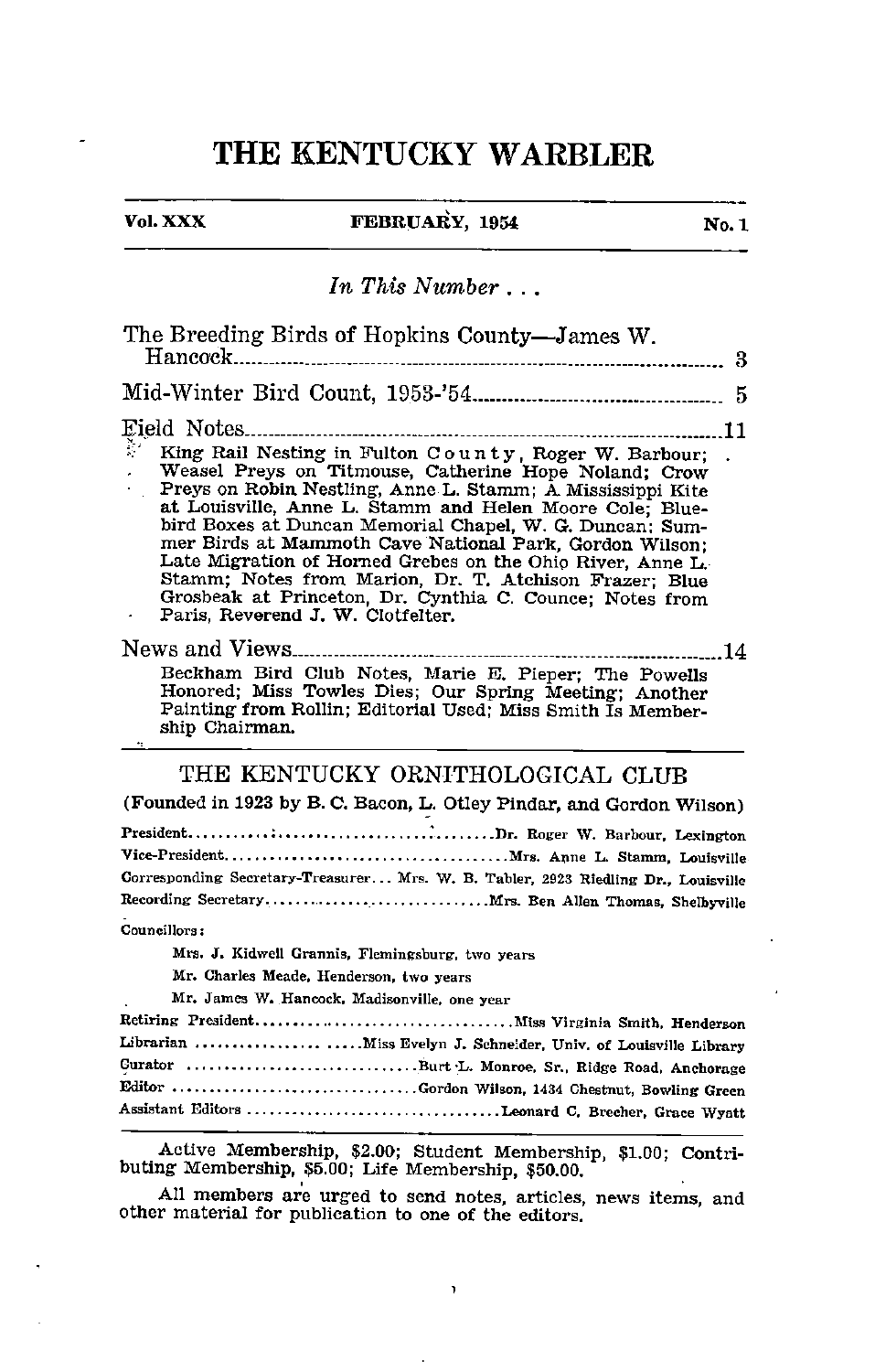### THE BREEDING BIRDS OF HOPKINS COUNTY

#### By James W. Hancock, Madisonville

Hopkins County occupies 546 square miles of hills, rivers, and creek bottoms, lying on the dissected plateau of the Western Coal field, between Tradewater and Pond Rivers. It is separated from McLean and MiUilenberg Counties on the east by Pond River and from Christian County by the Tradewater River. In elevation it varies from 350 feet on the Tradewater to 720 feet or more in the rocky Sisk Ridge section. It is relatively densely populated for western Kentucky counties, having a population of 50,000.

The county appears to have three types of land: ridge or hill land; bottom, or black, flat land; and rolling land based on reddishyellow clay formations.

Coal-mining is, definitely, the backbone of Hopkins County, which is almost in the center of the coal-producing area. In 1952 the county ranked first in the state in coal mined. In addition to about twenty underground mines, there is also much mining done by the open pit, or strip, method; at present there are about eleven strip mines in operation. Although dating back, on a small scale, to World War I, this type of mining became more extensive during World War II. During the period 1917-'52 there were 6,474 acres stripped within the county. Huge earth-moving machines, some of them capable of scooping up 50 yards at a time, were moved into the area and were used to dig away the overburden, which covers the veins of coal near the surface. This stripping method is much faster and more complete than the conventional shaft or slope mining, but, unfortunately, un sightly "spoil banks" are left behind, and streams are polluted with copperas waste, which, particularly when the streams overflow, kills timber and other vegetation, thus frequently damaging or even utterly destroying the habitats of birds and other wild life. Not only do the upland-dwelling species of birds decrease through the ripping apart of wooded hillsides, but those species in the lowlands suffer through the destruction of their habitat by the pollution brought on by improper drainage. In several instances good farm land has been stripped, or damaged by the resultant pollution.

There is an organization of coal operators, begun in 1948, known as the Kentucky Reclamation Association, which is of some value, it must be admitted. According to data furnished by the association, considerable planting of the spoil banks, in proper season, has been carried out. There are still many spoil banks that have not been There are still many spoil banks that have not been planted. The following trees have been used: black locust, shortleaf, loblolly, white, and Virginia pine; red and white oak; red gum; black walnut; sycamore; tulip tree; white and green ash; and catalpa. Also 18,500 multiflora roses and 15,000 crowns of Kudzu vine, a legume;<br>have been planted. Furthermore, the association has recently made<br>experimental plantings, for wild life, of the following: bicolor<br>lespedeza, 52,750; fals Siberian pea tree, 1,000. Despite the length of the 1953 drought, there has been <sup>a</sup> 65% rate of survival on the last-mentioned plantings. It will be interesting, in years to come, where the various plantings are successfully established, to see what effect they have upon the oc currence and breeding of birds and other wild life.

The major farm cash crop of the county is tobacco; registered cattle raising is on the increase; there are a number of dairy farms, too.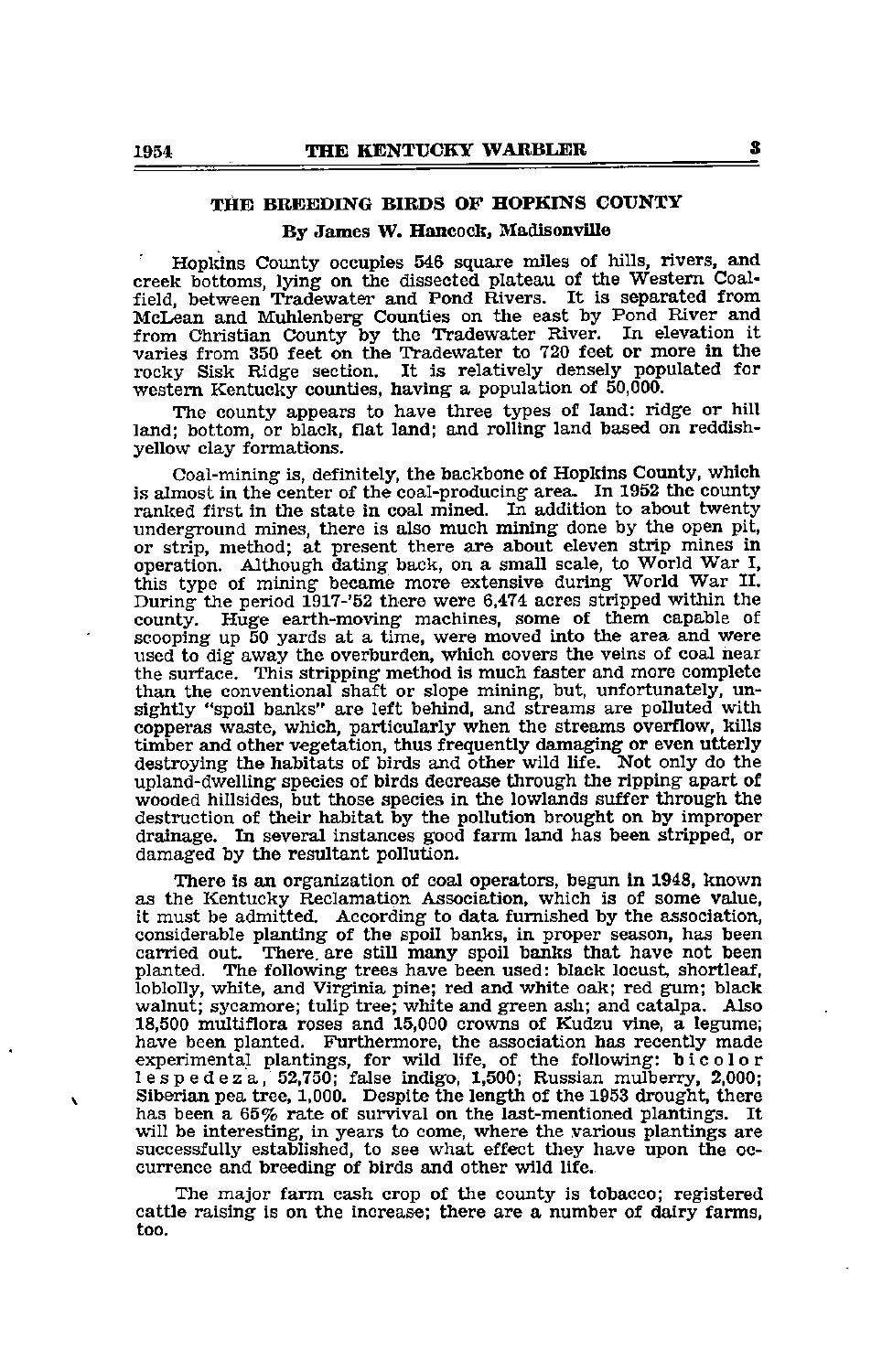In regard to conservation within the county, there is also a bright side. Already there are 2,000 acres in five wildlife refuges. Brasher C. Bacon was instrumental in the establishment of about 75% of these. Among others, these include the Spring Lake Wildlife Refuge, where Bacon's Museum of Oology is located; and, in another refuge, Madisonville's beautiful 450-acre city park. Also plans are well ad vanced for the establishment of a new refuge at the 400-acre cityowned lake recently constructed at Madisonville, and, in fact, the city and various local organizations have already approved it as <sup>a</sup> refuge.

The writer's own conservation efforts have been limited mainly to setting plantations of loblolly and shortleaf pine and to the plant ing of other wild life plants, such as lespedeza bicolor and multiflora rose.

Only a small number of persons have taken an active interest in birds in Hopkins County. The pioneer of these seems to have been Brasher C. Bacon, a postal employee, now retired, who has studied birds here from about 1905 to the present, but in recent years, be cause of ill health, he has done largely bird-banding and conservation work.

James G. Suthard, a chemist, became interested in birds about 1910, but he says, he kept "no accurate breeding records until 1922." From 1922-'25 he did considerable collecting in company with Bacon.

The writer took up bird study in the late summer of 1931. During the period 1937-'44, he carried on little ornithological activity, his fieldwork, for the most part, being resumed in 1945 and continuing to the present time.

Mrs. Sue Wyatt Semple and Mrs. Mabel Holt, although living at Providence, in Webster County, have done some field-work in recent years in western Hopkins County. Dr. T. Atchison Frazer was reared in the county and has lived for many years at Marion, Crittenden County, doing an occasional bit of observation in the county. Other than occasional visitors from outside the county, Miss Thelma Gentry and Mr. Jewell Thompson have done a little bird study here.

The writer wishes to express his appreciation, in particular, to the following persons, who have assisted in the preparation of this paper; Mr. James G. Suthard, now of Long Beach, California; Mrs. Sue Wyatt Semple, Providence; Mr. Brasher C. Bacon, Madisonville; Mr. John H. Gray, Hopkins County Farm Bureau, Madisonville; Mr. James H. Moore, Earlington, director of the Kentucky Reclamation Association; and former Senator Fred Beshear, Dawson Springs. Mr. Suthard aiid Mrs. Semple very kindly furnished data from their unpublished notes; Messrs. Bacon, Gray, Moore, and Beshear were very coopera tive in supplying information for the introduction.

There is no doubt, in the writer's mind, that many species of birds have decreased within the county during the past twenty years. Many species of warblers, even including the already rare Hooded and Worm-eating, have suffered from the inroads of strip-mining and pollution on their woodland habitats. We might add to this the vireos, the Blue-gray Gnatcatcher, the Scarlet Tanager, the Wood Thrush, and other such woodland-dwellers.

changes. The cutting out of the tall, straight trees and thinning of the understory soon causes a decrease or disappearance of most woodland birds, whereupon the Blue-winged Warbler either comes in or mcreases, and the Chipping Sparrow appears. The latter sings from the few trees that remain about the sheds while the sawmill is in operation, but after human activity is over and a dense understory sets in, the "Chippy" disappears, Saw-milling, doubtless, brought in a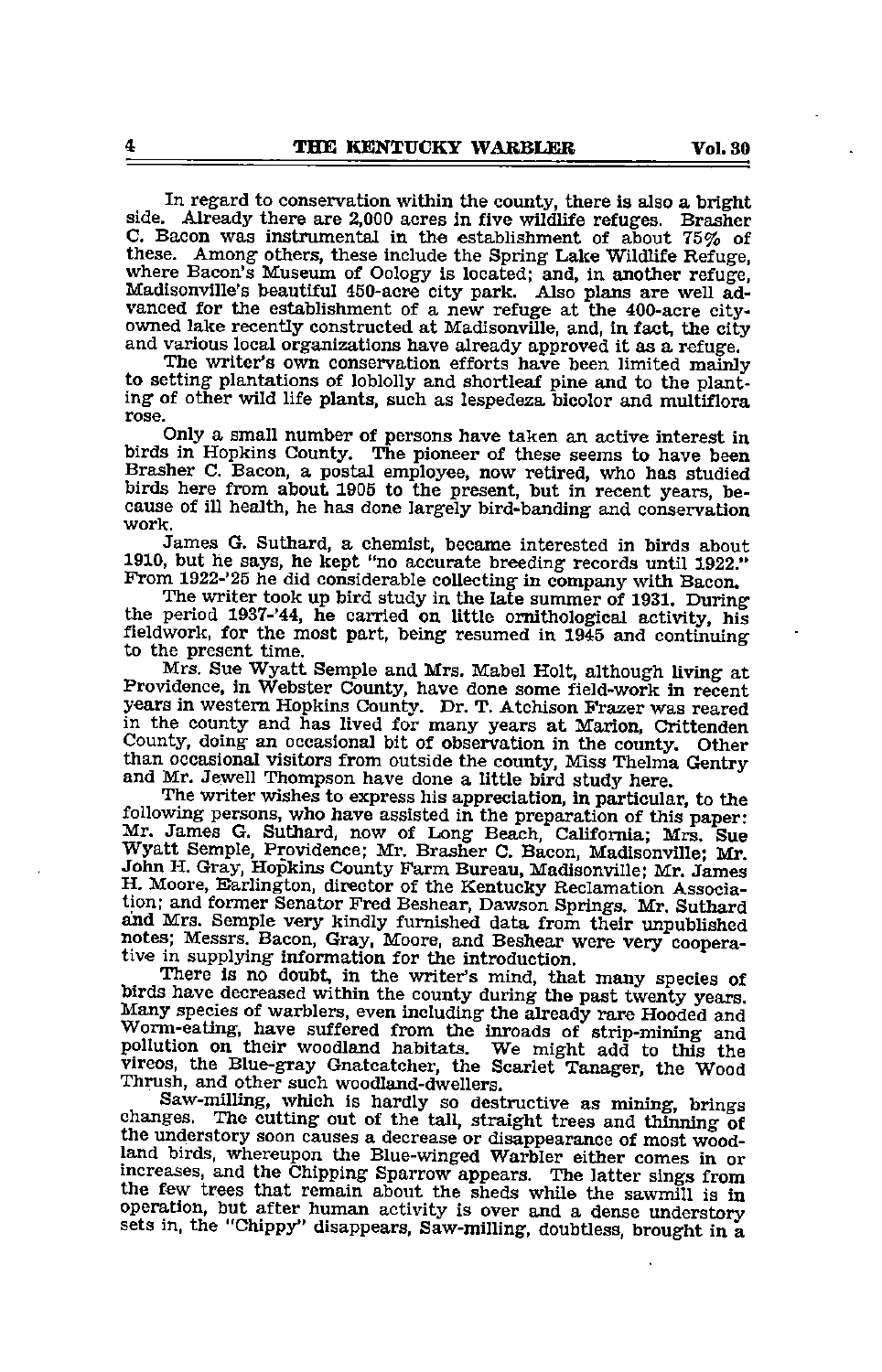Golden-winged Warbler that was seen on June <sup>10</sup> and 12, <sup>1946</sup> (Hancock, 1947), a singing male that seemed to show territorial in clinations.

The Red-headed Woodpecker has suffered from the invasion of the Starling and has become increasingly rare. Of course, there may be other reasons for its becoming less common. The Flicker, on the contrary, has held its own rather well, judging by the winter counts. Not much favorable can be said about the increase of birds, except possibly the Starling, but probably many birds of farmland and opencountry habitat have, everything being considered, held their own rather well. Also, north Hopkins County is mainly of low, level farmland and creek and river bottoms, with little or no mining; hence it is doubtful whether the changes have been so abrupt in that region.

By way of explanation, when not otherwise accredited, breeding records were made by the writer. Those here given are not intended as conclusive, even for the species on which the most data have been available, but rather as a basis upon which further observations can be built.

Strip-mining, saw-milling, housing projects, the invasion of the Starling and the English Sparrow, cleanly-cultivated farms, etc., have doubtless taken their toll of the county's native birds. Yet, among others, the loud, clear song of the Swainson's Warbler, one of the rarest warblers in the United States, still rings out along some of our streams; the Great Blue Heron appears over the swamp land; and, as the evening shadows deepen, the Chuck-will's-widow calls from our oak groves.

(To be continued.)

#### MID-WINTER BIRD COUNT, 1953-'54

For our Mid-winter Bird Count 110 species were reported on the actual counts and three more for the period. Twenty-three species were reported from only one place, thirteen from only two places. Some of the oddities for the census, which are commented on later in this report, were the following: Woodlands: Snow Goose, Golden Eagle, Eastern Turkey; Henderson : Common Loon, Shoveller, Peregrine Falcon, Bam Owl, Harris's Sparrow; Owensboro: Ringnecked Pheasant, Short-eared Owl; Bowling Green: Wilson's Snipe, Water Pipit; Mammoth Cave; Blue Goose; Otter Creek: Homed Grebe, Bald Eagle; Louisville: Double-crested Cormorant, Blackcrowned Night Heron, Redhead, Old-squaw, Ruddy Duck, Glaucous<br>Gull, Bonaparte's Gull, Vesper Sparrow, Oregon Junco; Ashland:<br>Black-capped Chickadee (to be expected in that area of the state).<br>The Brown Thrasher appeared at of 1953, there is no appreciable variation in ordinary species from the usual records of our censuses. The Pine Siskin, which moved into our state in large numbers last year, does not appear on any list, though <sup>a</sup> single bird of this species was seen at Mammoth Cave National Park on October 31, 1953. waterfowl on the Ohio River and in Woodlands is to be expected because of the absence of ponds and overflow water elsewhere. The cause of the absence of ponds and overflow water elsewhere. editor takes this opportimity to thank all the people who participated in the counts; please stand by for the one next year and help make this annual event a great one for our society.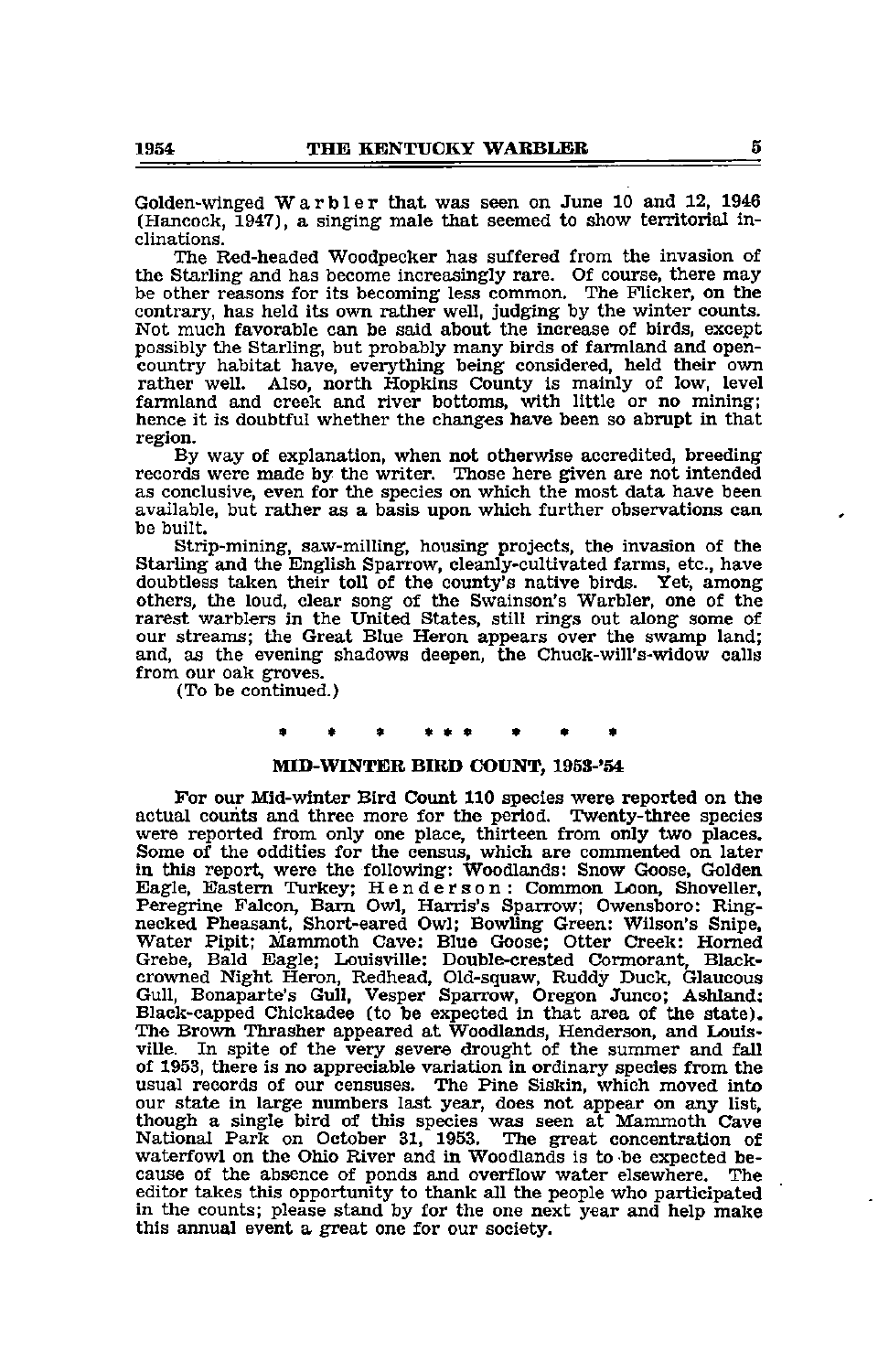KENTUCKY WOODLANDS NATIONAL WILDLIFE REPUGB, Golden Pond. Jan. 1; 6:00 A. M. to 5:00 P. M. A  $7\frac{1}{2}$ -mile radius centering at the junction of highway 58 and the ridgeroad and excentering at the junction of highway <sup>58</sup> and the ridgeroad and ex tending northward to Kentucky Dam, southward to the Rock Castle Road and Sugar Creek, westward to the center of Kentucky Lake, and eastward to Cumberland River. Clear; Temp, 25 to 62; wind W<br>to SW, 3-7 m.p.h.; ground thawing. Seven observers in four parties.<br>Total party hours, 29 (25 on foot, 4 by car); total party miles, 98 (16 by foot, 82 by car). [Total, 70 species, 24,889 individauls. [Probably our most interesting observation was the Golden Eagle. There are several Golden Eagles at the Duck River Refuge, just a few miles several Golden Eagles at the Duck River Refuge, just a few miles up the lake. Mr. Cunningham, who found this species at Woodlands, is familiar with the prominent markings of this species: white tails with the wide dark terminal band and the white spots at the base of the primaries.—^EVELYN B A R B IG, FRED CUNNINGHAM, EUGENE CYPERT (compiler), MARY LOU CYPERT, ROY GRISSELL, CHARLES McPHERSON, and LAUREN PUTNAM.

MARION.—Dec. 27. Around Marion and in Ohio River bottoms. Wind strong; clear; temp. 30. Total, 45 species, 1768 individuals.— DR. T. ATCHISON FRAZER and CHASTAIN FRAZER.

MADISONVILLE.—Jan. 4; 7:00 A. M. to 5:00 P. M. W. W. Hancock Farm, Brown and Frostburg Roads, and six lakes at Madisonville; open fields 20%, deciduous woodlands and thickets 50%. lake shore  $30\%$ . Heavy frost; wind SE, 8-12 m. p. h.; temp. 25 to 51. Total hours, 10; total miles, 34 (8 on foot, 26 by car). Total, 42 species, approx. 1220 individuals. Other species recorded during the week: Mallard, Pintail, Red-tailed Hawk, Barred Owl, Belted King fisher, Golden-crowned Kinglet, and Purple Finch. Some <sup>50</sup> ducks on Madisonville's new 400-acre lake were too far away for identifl- cation; they were probably Mallards or Black Ducks.—JAMES W. HANCOCK.

HENDERSON.—Dec. 26. Area covered was a 7%-mile radius from Audubon Memorial State Park. King Benson, Fred Katterjohn, and W. P. Rhoads worked the park for their part of the count. The prolonged drought had continued; there was no water in the small streams or points in the lates, in the week. We came upon a sugar from the cold weather earlier in the week. We came upon a sugar maple that had been tapped in several places by a Yellow-bellied Sapsucker. Chickadees, Titmice, and Nuthatches, with a number of Downy Woodpeckers, were taking advantage of the Sapsucker's work and were drinking the sap ravenously.—WALTER ALVES, KING BENSON, MRS. LORA CLARK, LESLIE CRAIGHEAD, JIMMIE ESCHE, NELLIE FARLEY, JIMMY FRIELDS, FRED KATTER JOHN, AMELIA KLUTBY, CATHERINE REUTER, W. P. RHOADS (compiler), FRANK SAUERHEBER, VIRGINIA SMITH, ROBERT C. SOAPER, MR. AND MRS. GEORGE STANLEY, MRS. NAT STANLEY, SR., MR. AND MRS. NAT STANLEY, JR., EDNA<br>VOGEL, and HELEN WATSON.

OWENSBORO. No. 1.—Dec, 26; 6:30 A. M. to 5:00 P. M. Sixty- four miles by car, <sup>8</sup> miles on foot. The Mongolian Ring-neck Pheasant was found in the back yard of Mrs. Nellie Thomsbury, on York Avenue, at the edge of Owensboro. The back of her property ad-

f,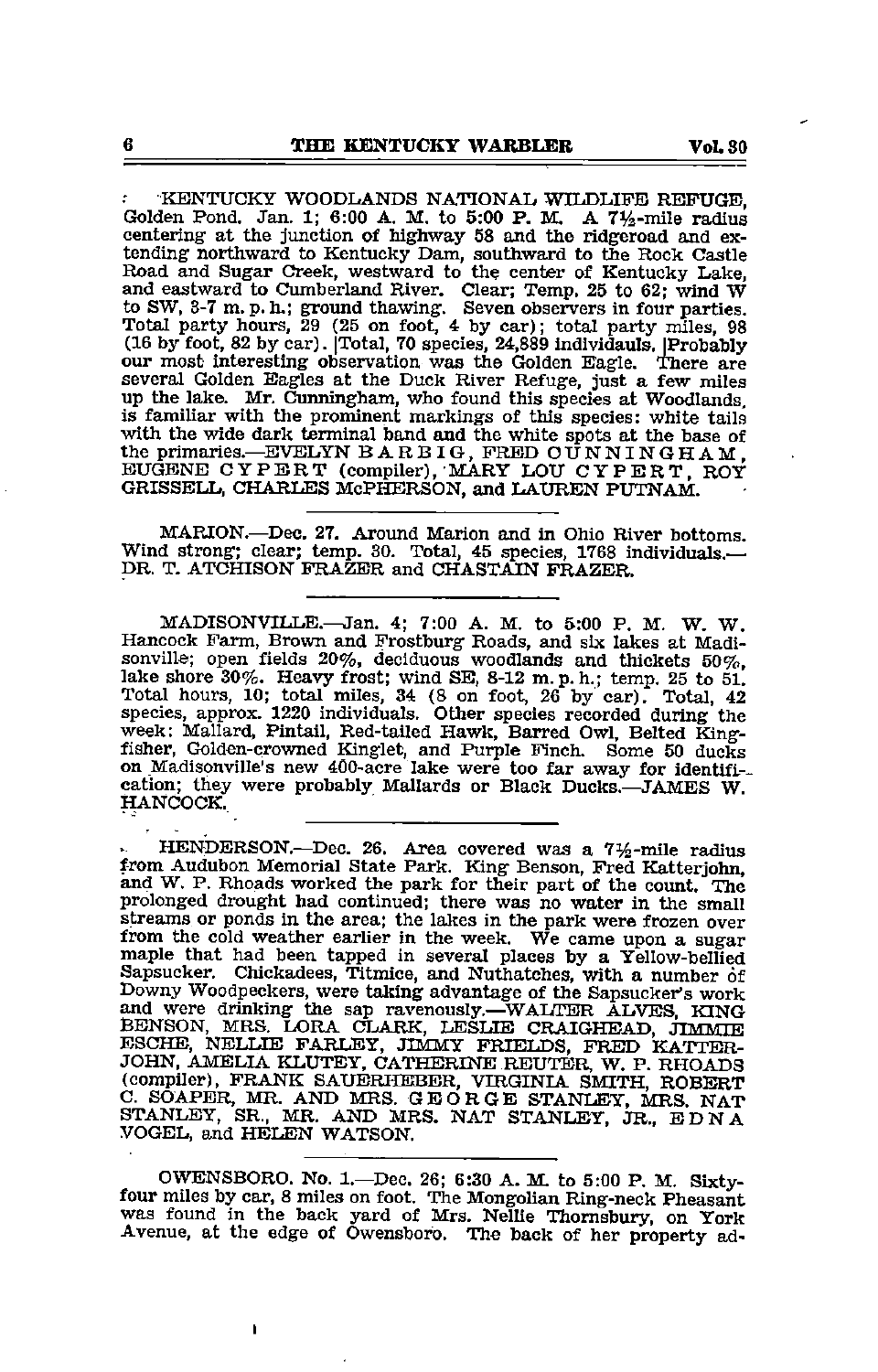### 1954 THE KENTUCKY WARBLER

joins the back acres of a farm. A drainage ditch divides the property. The fence row brush is where we watched the bird for a long time. A week previous to the census Mrs. Thomsbiuy had called me to her we saw on the census was in full plumage; there are certainly two birds in that area. I tried to find whether anyone in that section was raising pheasants but found no one. Clint Bowers, fish and wild life biologist, told me that several hundred of these birds had been released earlier in the season many miles from where these birds were found. The first bird flew, when I came close, but tie second one only ran. <sup>A</sup> walk across the Owensboro-Daviess County Airport disclosed the five Short-eared Owls. We had <sup>a</sup> wonderful chance to study these birds at close range for <sup>a</sup> long time. The identification was easy because of the excellent light and because of our nearness. One of the boys at the airport said that he had seen <sup>a</sup> Snowy Owl earlier in the week. The albino Blue Jay reported in the WARBLER by Jack Keeley is still here, as we both saw the bird at the same place where it was reported by Keeley (at the Nance Farm on the Carpenter Lake Road). Our counting tour took us along the Ohio River; through woods and fields; along roadsides; and around the lake. Temp. 40; clear; windy. Total, 39 species, 4033 individuals.— A. L. POWELL, JR., (compiler) and JOE FORD.

OWBNSBORO No. 2.—Jan. 1; 9:30 A M. to 5:00 P. M. About 40 miles by car, 6 miles on foot. Clear; windy. General area somewhat similar to that covered on December 26. Total, 32 species, 2^7 individuals. For two counts: total, 47 species, 6540 individuals.— A. L. POWELL, JR. (compiler), MRS. A. L. POWELL, JR., JOE FORD.

BOWLING GREEN. Dec. 26; 6:45 A. M. to 4:30 P. M. Bay's Fork and Alvaton areas, Three Springs, Lost River, down Drake's Creek from Cemetery Pike to Barren River and down river to Bowling Green. Clear; wind west, 7-12 m. p. h.; ponds and still places of streams frozen over; ground bare. Temp. 28 to 38. Three-observers in two parties. Party miles, 40 (20 on foot, 20 by car); party hours, 27 (20 on foot, 7 by car). Seen on December 19: Killdeer, Wilson's Snipe, Red-headed Woodpecker, Water Pipit; December 24: Screech<br>Owl. The numbers for the Red-bellied Woodpecker, the Red-winged Blackbird, and the Goldfinch are the highest for the thirty-six years that counts have been made here. Total, 54 species, 4668 individuals. —L. Y. LANCASTER, CHARLES L. TAYLOR, AND GORDON WILSON (compiler).

MAMMOTH CAVE.—Jan. 1; 6:45 A. M. to 4:00 P. M. Central area. First Creek, Turnhole Bend, Silent Grove, Katy Pace Valley, Sloan's Crossing, Joppa, Union City, Park City Entrance. Clear; temp. 28-50; wind west, 1-7 m. p. h.; river and lake frozen over; ground bare. Five observers in three parties. Total party hours, 40 (35 on foot, 5 by car); total party miles, 50 (20 on foot, 30 by car). The Blue Goose is a new record for the park at any season; the Bewick's Wren is a new winter record. The following species were found in larger numbers than on any of the previous mid-winter coxmts: Red-tailed Hawk, Red-bellied Woodpecker, Hairy Woodpecker, Blue Jay, Carolina Chickadee, Tufted Titmouse, White-breasted Nut hatch, Red-breasted Nuthatch, and Savannah Sparrow. Total, 41

र दाहरू दे

7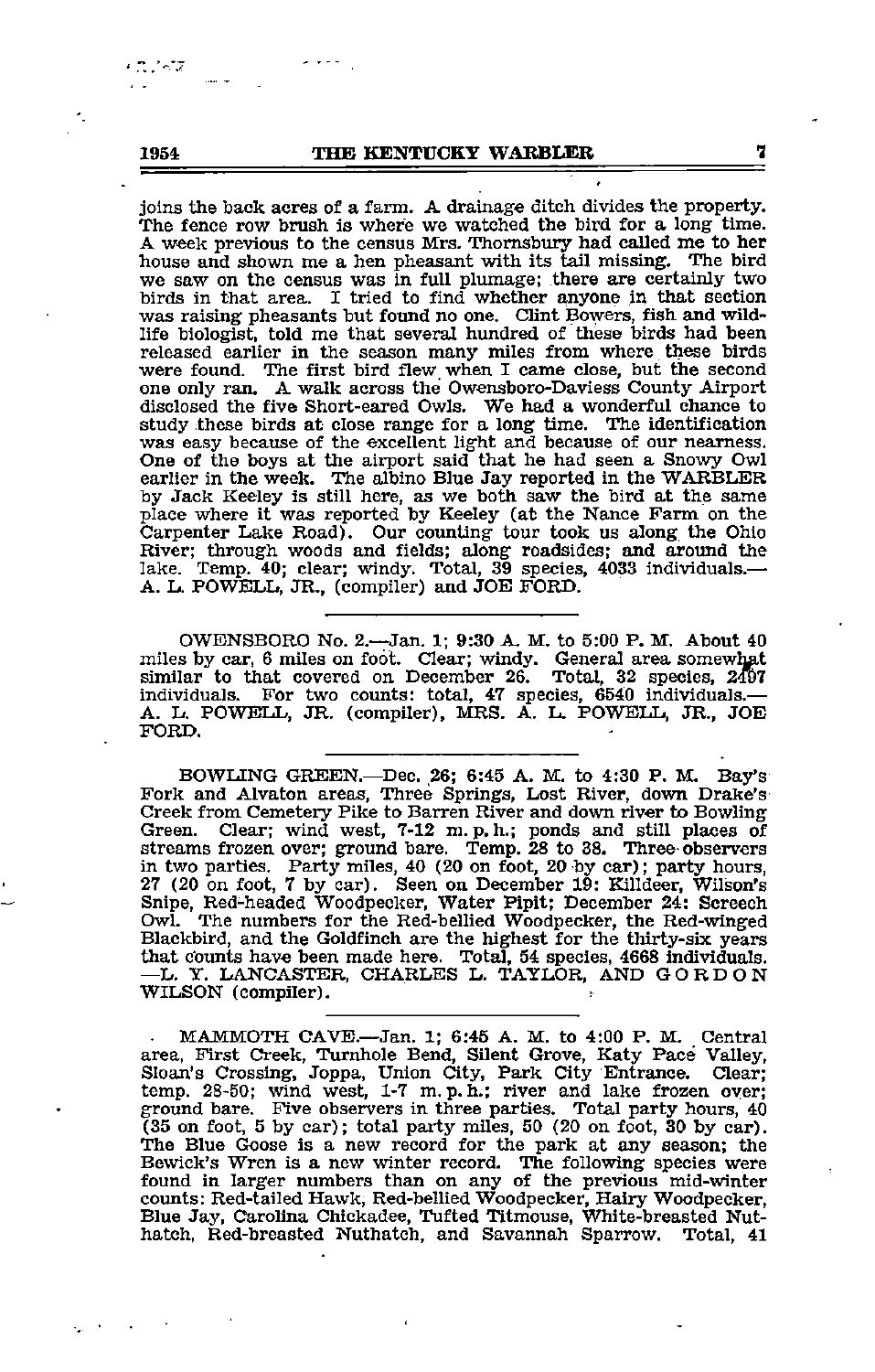### THE KENTUCKY WARBLER Vol 30

| MID-WINTER BIRD<br><b>COUNT 1953-'54</b>                    | Woodlands<br>$Ky$ .   | Marion         | Madisonville         | Henderson           | $\widehat{\Xi}$<br>Owensboro | <u>୍ବ</u><br>Owensboro | Green<br>Bowling       | р.<br>Ħ,<br>ප්<br>Mam. | Creek<br>Otter | Louisville                        | Ashland |
|-------------------------------------------------------------|-----------------------|----------------|----------------------|---------------------|------------------------------|------------------------|------------------------|------------------------|----------------|-----------------------------------|---------|
| No. of observers                                            | 70                    | $\frac{2}{45}$ | 괴<br>42              | 21<br>80            | 2<br>39                      | ы<br>32                | 3<br>54                | 5<br>41                | 2<br>45        | 35 <br>86                         | 5<br>39 |
| Horned Grebe<br>Pied-billed Grebe<br>Bl-cr. Night Heron     | 2                     | 2              |                      | 2<br>1<br>2         |                              |                        | 1                      |                        | 1              | ı<br>2<br>$\mathbf{1}$<br>1<br>28 |         |
|                                                             | 1                     | 17             | 81                   | 638                 | 300                          | x                      |                        | 24*                    |                | 11                                |         |
| Gadwall                                                     | 50                    | 650<br>32      | 中                    | 104M 2500<br>1 5000 | 4                            |                        | 48                     | 15)                    | 101            | 86<br>158                         |         |
|                                                             | 16<br>2<br>5<br>25    |                | \$                   | 10<br>2             |                              |                        |                        |                        |                | 1<br>7<br>1                       | 1       |
| Shoveller                                                   | 15                    |                |                      | 1<br>10             |                              |                        |                        |                        |                |                                   |         |
|                                                             | 29<br>32              |                | 101                  | 20<br>25            | 6<br>3                       | 4                      |                        |                        | 25             | x<br>11<br>202                    |         |
|                                                             | 10<br>56              |                |                      | 4<br>6              |                              |                        |                        |                        |                | 14<br>6<br>x<br>3                 |         |
| Hooded Merganser<br>Turkey Vulture                          | 300<br>15             | 3              |                      | 4                   |                              |                        | 2                      | 3                      |                | 4<br>1                            |         |
| Sh.-shinned Hawk                                            |                       | 1              |                      | 1<br>6              |                              |                        | 6<br>1                 | 6                      | 1              | 19<br>1<br>$\overline{2}$         |         |
| Red-tailed Hawk<br>Red-shouldered Hawk<br>Rough-legged Hawk | 4<br>4<br>4*          | 2              | \$<br>$\overline{2}$ | 1<br>5<br>1         | 2<br>1                       | x<br>1                 | $\mathbf{z}$<br>3<br>2 | 5*<br>1                | 2<br>1         | 9<br>8<br>1                       | 2       |
|                                                             | 6                     | 3              |                      | 4<br>1              | 4                            |                        | ı                      |                        | 1              | 7                                 |         |
| Bob-white<br>Ring-necked Pheasant<br>Eastern Turkey         | 3<br>10<br>1          | 5<br>27        | 1                    | 21<br>71            | 17<br>1<br>$1*$              | 11                     | 2                      | x<br>15                | 1<br>37        | 62<br>75                          | 10      |
| Killdeer                                                    | 3                     | 7              | 12                   | ı<br>9              | 1                            |                        | X,<br>x                |                        | 2              | 10<br>53.                         | 2       |
|                                                             | 20                    | 11]            |                      | 109                 | 200<br>600                   |                        |                        |                        |                | 1*<br>34<br>80<br>1               |         |
|                                                             | $\boldsymbol{2}$<br>5 | 31             | 5                    | 937<br>ı            | 59                           | 35                     | 87                     |                        | 1              | 81                                |         |
|                                                             | 1                     | 1<br>2         |                      | 3<br>8              |                              | x                      |                        |                        |                | 3<br>3                            |         |

8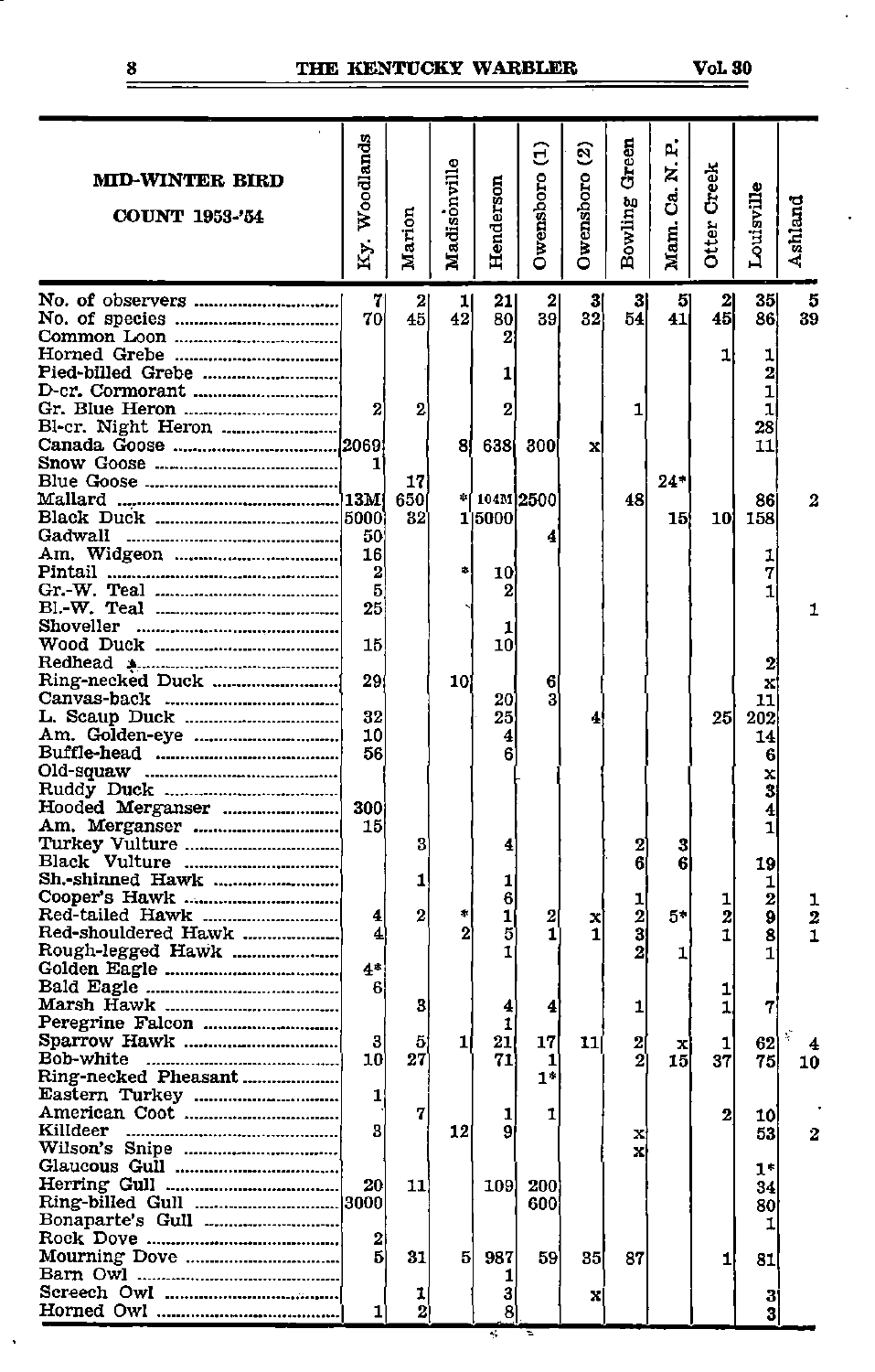ļ

## 1954 THE KENTUCKY WARBLER

| p.<br>Ky. Woodlands<br>Green<br>Owenshoro (1)<br>ପ୍ର<br>Madisonville<br>ż<br>Creek<br>Owensboro<br>Henderson<br><b>MID-WINTER BIRD</b><br>Louisville<br>ප්<br>Ashland<br>Bowling<br>Marion<br><b>COUNT 1953-'54</b><br>Otter<br>Mam.<br>1<br>2<br>3<br>3<br>$\mathbf{1}$<br>5*<br>Short-eared Owl<br>18<br>2<br>1<br>7<br>۰<br>1<br>1<br>65<br>13<br>5<br>6<br>11<br>9<br>15<br>28<br>16<br>10<br>4<br>Yellow-shafted Flicker<br>$\mathbf{2}$<br>4<br>8<br>10<br>6<br>2<br>2<br>3<br>2<br>Pileated Woodpecker<br>5<br>45<br>1<br>28*<br>17*<br>12<br>$\overline{2}$<br>11<br>18<br>14<br>Red-bellied Woodpecker<br>1<br>7<br>2<br>x<br>Red-headed Woodpecker<br>$\overline{2}$<br>4<br>3<br>1<br>4<br>4<br>1<br>Yellow-bellied Sapsucker<br>3<br>5*<br>16<br>5<br>3<br>4<br>1<br>8<br>з<br>2<br>1<br>12<br>4<br>85<br>22<br>6<br>6<br>8<br>5<br>19<br>47<br>14<br>Downy Woodpecker<br>1<br>1<br>Eastern Phoebe<br>156<br>126<br>1<br>5<br>15<br>3<br>130<br>6<br>30<br>$42^*$<br>20<br>63<br>9<br>20<br>62<br>$18*$<br>30 <br>61<br>140<br>15<br>600<br>67<br>874<br>22<br>850 1240<br>635M<br>100<br>39<br>32<br>Crow<br>14<br>Black-capped Chickadee<br>6<br>67*<br>31<br>137<br>55<br>25<br>70<br>77<br>38<br>19<br>16<br>Carolina Chickadee<br>178<br>40<br>12<br>48*<br>51<br>50<br>39<br>8<br>33<br>7<br>14<br>Tufted Titmouse<br>8<br>$14*$<br>5<br>30<br>2<br>5<br>4<br>16<br>White-br. Nuthatch<br>2<br>5*<br>2<br>Red-br. Nuthatch<br>$\overline{2}$<br>1<br>15<br>3<br>3<br>4<br>2<br>1<br>Brown Creeper<br>1<br>1<br>2<br>8<br>1<br>3<br>1<br>3<br>1*<br>$\mathbf{2}$<br>2<br>6<br>25<br>5<br>58<br>25<br>4<br>7<br>15<br>18<br>6<br>6<br>5<br>54<br>2<br>8<br>5<br>21<br>6<br>5<br>7<br>6<br>1<br>1<br>1<br>Brown Thrasher<br>11<br>7<br>73<br>35<br>5<br>1<br>42<br>280<br>16<br>19<br>1<br>1<br>3<br>1<br>2<br>28<br>58<br>20<br>31<br>19<br>12<br>13<br>44<br>8<br>14<br>7<br>28<br>20<br>3<br>15<br>5<br>6<br>1<br>6<br>ı<br>5<br>1<br>Ruby-cr. Kinglet<br>x<br>5<br>5<br>15<br>4<br>17<br>22<br>4<br>6<br>2<br>Migrant Shrike<br>66 3853<br>500<br>600 1750<br>802371<br>135<br>20<br>240<br>16<br>12<br>12<br>12<br>4<br>3<br>8<br>372<br>100<br>16<br>48<br>550<br>2<br>141 1946<br>100<br>20<br>53<br>101<br>67<br>22)<br>22<br>41<br>608<br>1<br>4<br>22<br>$28*$<br>4<br>1<br>14<br>2<br>125<br>155<br>Rusty Blackbird<br>2<br>1000<br>4<br>Bronzed Grackle<br>1<br>15<br>400<br>Brown-h. Cowbird<br>75<br>349<br>35<br>37<br>36)<br>23)<br>138<br>117<br>59<br>131<br>29<br>31<br>35<br>2<br>13<br>5<br>50<br>74<br>13 206*<br>26<br>9<br>26<br>9<br>49<br>76<br>11<br>9ai<br>4<br>20<br>6<br>7<br>ß١<br>17<br>17<br>3<br>31<br>35<br>Eastern Towhee<br>5*<br>Savannah Sparrow<br>$1^*$<br>106<br>340 <br>175<br>114<br>15<br>60)<br>126<br>106<br>57<br>451<br>$1^*$<br>5<br>157<br>4<br>54<br>9<br>3<br>5<br>긔<br>5<br>Amer. Tree Sparrow<br>24<br>Chipping Sparrow<br>25<br>17<br>65<br>9<br>2<br>29<br>27<br>з<br>3<br>4<br>3<br>36<br>2<br>22<br>26<br>44<br>4<br>White-cr. Sparrow<br>1<br>76<br>121<br>83<br>11<br>11<br>19<br>White-thr. Sparrow<br>5<br>$\mathbf{2}$<br>2<br>8<br>14<br>13<br>3<br>5<br>Swamp Sparrow<br>51<br>35<br>136<br>50<br>13<br>27<br>75<br>8<br>17<br>11<br>3 |  |  |  |  |  |     |
|-------------------------------------------------------------------------------------------------------------------------------------------------------------------------------------------------------------------------------------------------------------------------------------------------------------------------------------------------------------------------------------------------------------------------------------------------------------------------------------------------------------------------------------------------------------------------------------------------------------------------------------------------------------------------------------------------------------------------------------------------------------------------------------------------------------------------------------------------------------------------------------------------------------------------------------------------------------------------------------------------------------------------------------------------------------------------------------------------------------------------------------------------------------------------------------------------------------------------------------------------------------------------------------------------------------------------------------------------------------------------------------------------------------------------------------------------------------------------------------------------------------------------------------------------------------------------------------------------------------------------------------------------------------------------------------------------------------------------------------------------------------------------------------------------------------------------------------------------------------------------------------------------------------------------------------------------------------------------------------------------------------------------------------------------------------------------------------------------------------------------------------------------------------------------------------------------------------------------------------------------------------------------------------------------------------------------------------------------------------------------------------------------------------------------------------------------------------------------------------------------------------------------------------------------------------------------------------------------------------------------------------------------------------------------------------------------------------------------------------------------------------------------------------------------------------------------------------------------------------------------------------------------------------------------------------------------------------------------------------------------------------------------------------------------------------------------------------------------------------------------------------------------------------------------------------------------------------------------|--|--|--|--|--|-----|
|                                                                                                                                                                                                                                                                                                                                                                                                                                                                                                                                                                                                                                                                                                                                                                                                                                                                                                                                                                                                                                                                                                                                                                                                                                                                                                                                                                                                                                                                                                                                                                                                                                                                                                                                                                                                                                                                                                                                                                                                                                                                                                                                                                                                                                                                                                                                                                                                                                                                                                                                                                                                                                                                                                                                                                                                                                                                                                                                                                                                                                                                                                                                                                                                                         |  |  |  |  |  |     |
|                                                                                                                                                                                                                                                                                                                                                                                                                                                                                                                                                                                                                                                                                                                                                                                                                                                                                                                                                                                                                                                                                                                                                                                                                                                                                                                                                                                                                                                                                                                                                                                                                                                                                                                                                                                                                                                                                                                                                                                                                                                                                                                                                                                                                                                                                                                                                                                                                                                                                                                                                                                                                                                                                                                                                                                                                                                                                                                                                                                                                                                                                                                                                                                                                         |  |  |  |  |  |     |
|                                                                                                                                                                                                                                                                                                                                                                                                                                                                                                                                                                                                                                                                                                                                                                                                                                                                                                                                                                                                                                                                                                                                                                                                                                                                                                                                                                                                                                                                                                                                                                                                                                                                                                                                                                                                                                                                                                                                                                                                                                                                                                                                                                                                                                                                                                                                                                                                                                                                                                                                                                                                                                                                                                                                                                                                                                                                                                                                                                                                                                                                                                                                                                                                                         |  |  |  |  |  |     |
|                                                                                                                                                                                                                                                                                                                                                                                                                                                                                                                                                                                                                                                                                                                                                                                                                                                                                                                                                                                                                                                                                                                                                                                                                                                                                                                                                                                                                                                                                                                                                                                                                                                                                                                                                                                                                                                                                                                                                                                                                                                                                                                                                                                                                                                                                                                                                                                                                                                                                                                                                                                                                                                                                                                                                                                                                                                                                                                                                                                                                                                                                                                                                                                                                         |  |  |  |  |  |     |
|                                                                                                                                                                                                                                                                                                                                                                                                                                                                                                                                                                                                                                                                                                                                                                                                                                                                                                                                                                                                                                                                                                                                                                                                                                                                                                                                                                                                                                                                                                                                                                                                                                                                                                                                                                                                                                                                                                                                                                                                                                                                                                                                                                                                                                                                                                                                                                                                                                                                                                                                                                                                                                                                                                                                                                                                                                                                                                                                                                                                                                                                                                                                                                                                                         |  |  |  |  |  |     |
|                                                                                                                                                                                                                                                                                                                                                                                                                                                                                                                                                                                                                                                                                                                                                                                                                                                                                                                                                                                                                                                                                                                                                                                                                                                                                                                                                                                                                                                                                                                                                                                                                                                                                                                                                                                                                                                                                                                                                                                                                                                                                                                                                                                                                                                                                                                                                                                                                                                                                                                                                                                                                                                                                                                                                                                                                                                                                                                                                                                                                                                                                                                                                                                                                         |  |  |  |  |  |     |
|                                                                                                                                                                                                                                                                                                                                                                                                                                                                                                                                                                                                                                                                                                                                                                                                                                                                                                                                                                                                                                                                                                                                                                                                                                                                                                                                                                                                                                                                                                                                                                                                                                                                                                                                                                                                                                                                                                                                                                                                                                                                                                                                                                                                                                                                                                                                                                                                                                                                                                                                                                                                                                                                                                                                                                                                                                                                                                                                                                                                                                                                                                                                                                                                                         |  |  |  |  |  |     |
|                                                                                                                                                                                                                                                                                                                                                                                                                                                                                                                                                                                                                                                                                                                                                                                                                                                                                                                                                                                                                                                                                                                                                                                                                                                                                                                                                                                                                                                                                                                                                                                                                                                                                                                                                                                                                                                                                                                                                                                                                                                                                                                                                                                                                                                                                                                                                                                                                                                                                                                                                                                                                                                                                                                                                                                                                                                                                                                                                                                                                                                                                                                                                                                                                         |  |  |  |  |  |     |
|                                                                                                                                                                                                                                                                                                                                                                                                                                                                                                                                                                                                                                                                                                                                                                                                                                                                                                                                                                                                                                                                                                                                                                                                                                                                                                                                                                                                                                                                                                                                                                                                                                                                                                                                                                                                                                                                                                                                                                                                                                                                                                                                                                                                                                                                                                                                                                                                                                                                                                                                                                                                                                                                                                                                                                                                                                                                                                                                                                                                                                                                                                                                                                                                                         |  |  |  |  |  |     |
|                                                                                                                                                                                                                                                                                                                                                                                                                                                                                                                                                                                                                                                                                                                                                                                                                                                                                                                                                                                                                                                                                                                                                                                                                                                                                                                                                                                                                                                                                                                                                                                                                                                                                                                                                                                                                                                                                                                                                                                                                                                                                                                                                                                                                                                                                                                                                                                                                                                                                                                                                                                                                                                                                                                                                                                                                                                                                                                                                                                                                                                                                                                                                                                                                         |  |  |  |  |  |     |
|                                                                                                                                                                                                                                                                                                                                                                                                                                                                                                                                                                                                                                                                                                                                                                                                                                                                                                                                                                                                                                                                                                                                                                                                                                                                                                                                                                                                                                                                                                                                                                                                                                                                                                                                                                                                                                                                                                                                                                                                                                                                                                                                                                                                                                                                                                                                                                                                                                                                                                                                                                                                                                                                                                                                                                                                                                                                                                                                                                                                                                                                                                                                                                                                                         |  |  |  |  |  |     |
|                                                                                                                                                                                                                                                                                                                                                                                                                                                                                                                                                                                                                                                                                                                                                                                                                                                                                                                                                                                                                                                                                                                                                                                                                                                                                                                                                                                                                                                                                                                                                                                                                                                                                                                                                                                                                                                                                                                                                                                                                                                                                                                                                                                                                                                                                                                                                                                                                                                                                                                                                                                                                                                                                                                                                                                                                                                                                                                                                                                                                                                                                                                                                                                                                         |  |  |  |  |  |     |
|                                                                                                                                                                                                                                                                                                                                                                                                                                                                                                                                                                                                                                                                                                                                                                                                                                                                                                                                                                                                                                                                                                                                                                                                                                                                                                                                                                                                                                                                                                                                                                                                                                                                                                                                                                                                                                                                                                                                                                                                                                                                                                                                                                                                                                                                                                                                                                                                                                                                                                                                                                                                                                                                                                                                                                                                                                                                                                                                                                                                                                                                                                                                                                                                                         |  |  |  |  |  |     |
|                                                                                                                                                                                                                                                                                                                                                                                                                                                                                                                                                                                                                                                                                                                                                                                                                                                                                                                                                                                                                                                                                                                                                                                                                                                                                                                                                                                                                                                                                                                                                                                                                                                                                                                                                                                                                                                                                                                                                                                                                                                                                                                                                                                                                                                                                                                                                                                                                                                                                                                                                                                                                                                                                                                                                                                                                                                                                                                                                                                                                                                                                                                                                                                                                         |  |  |  |  |  |     |
|                                                                                                                                                                                                                                                                                                                                                                                                                                                                                                                                                                                                                                                                                                                                                                                                                                                                                                                                                                                                                                                                                                                                                                                                                                                                                                                                                                                                                                                                                                                                                                                                                                                                                                                                                                                                                                                                                                                                                                                                                                                                                                                                                                                                                                                                                                                                                                                                                                                                                                                                                                                                                                                                                                                                                                                                                                                                                                                                                                                                                                                                                                                                                                                                                         |  |  |  |  |  |     |
|                                                                                                                                                                                                                                                                                                                                                                                                                                                                                                                                                                                                                                                                                                                                                                                                                                                                                                                                                                                                                                                                                                                                                                                                                                                                                                                                                                                                                                                                                                                                                                                                                                                                                                                                                                                                                                                                                                                                                                                                                                                                                                                                                                                                                                                                                                                                                                                                                                                                                                                                                                                                                                                                                                                                                                                                                                                                                                                                                                                                                                                                                                                                                                                                                         |  |  |  |  |  |     |
|                                                                                                                                                                                                                                                                                                                                                                                                                                                                                                                                                                                                                                                                                                                                                                                                                                                                                                                                                                                                                                                                                                                                                                                                                                                                                                                                                                                                                                                                                                                                                                                                                                                                                                                                                                                                                                                                                                                                                                                                                                                                                                                                                                                                                                                                                                                                                                                                                                                                                                                                                                                                                                                                                                                                                                                                                                                                                                                                                                                                                                                                                                                                                                                                                         |  |  |  |  |  |     |
|                                                                                                                                                                                                                                                                                                                                                                                                                                                                                                                                                                                                                                                                                                                                                                                                                                                                                                                                                                                                                                                                                                                                                                                                                                                                                                                                                                                                                                                                                                                                                                                                                                                                                                                                                                                                                                                                                                                                                                                                                                                                                                                                                                                                                                                                                                                                                                                                                                                                                                                                                                                                                                                                                                                                                                                                                                                                                                                                                                                                                                                                                                                                                                                                                         |  |  |  |  |  |     |
|                                                                                                                                                                                                                                                                                                                                                                                                                                                                                                                                                                                                                                                                                                                                                                                                                                                                                                                                                                                                                                                                                                                                                                                                                                                                                                                                                                                                                                                                                                                                                                                                                                                                                                                                                                                                                                                                                                                                                                                                                                                                                                                                                                                                                                                                                                                                                                                                                                                                                                                                                                                                                                                                                                                                                                                                                                                                                                                                                                                                                                                                                                                                                                                                                         |  |  |  |  |  |     |
|                                                                                                                                                                                                                                                                                                                                                                                                                                                                                                                                                                                                                                                                                                                                                                                                                                                                                                                                                                                                                                                                                                                                                                                                                                                                                                                                                                                                                                                                                                                                                                                                                                                                                                                                                                                                                                                                                                                                                                                                                                                                                                                                                                                                                                                                                                                                                                                                                                                                                                                                                                                                                                                                                                                                                                                                                                                                                                                                                                                                                                                                                                                                                                                                                         |  |  |  |  |  |     |
|                                                                                                                                                                                                                                                                                                                                                                                                                                                                                                                                                                                                                                                                                                                                                                                                                                                                                                                                                                                                                                                                                                                                                                                                                                                                                                                                                                                                                                                                                                                                                                                                                                                                                                                                                                                                                                                                                                                                                                                                                                                                                                                                                                                                                                                                                                                                                                                                                                                                                                                                                                                                                                                                                                                                                                                                                                                                                                                                                                                                                                                                                                                                                                                                                         |  |  |  |  |  |     |
|                                                                                                                                                                                                                                                                                                                                                                                                                                                                                                                                                                                                                                                                                                                                                                                                                                                                                                                                                                                                                                                                                                                                                                                                                                                                                                                                                                                                                                                                                                                                                                                                                                                                                                                                                                                                                                                                                                                                                                                                                                                                                                                                                                                                                                                                                                                                                                                                                                                                                                                                                                                                                                                                                                                                                                                                                                                                                                                                                                                                                                                                                                                                                                                                                         |  |  |  |  |  |     |
|                                                                                                                                                                                                                                                                                                                                                                                                                                                                                                                                                                                                                                                                                                                                                                                                                                                                                                                                                                                                                                                                                                                                                                                                                                                                                                                                                                                                                                                                                                                                                                                                                                                                                                                                                                                                                                                                                                                                                                                                                                                                                                                                                                                                                                                                                                                                                                                                                                                                                                                                                                                                                                                                                                                                                                                                                                                                                                                                                                                                                                                                                                                                                                                                                         |  |  |  |  |  |     |
|                                                                                                                                                                                                                                                                                                                                                                                                                                                                                                                                                                                                                                                                                                                                                                                                                                                                                                                                                                                                                                                                                                                                                                                                                                                                                                                                                                                                                                                                                                                                                                                                                                                                                                                                                                                                                                                                                                                                                                                                                                                                                                                                                                                                                                                                                                                                                                                                                                                                                                                                                                                                                                                                                                                                                                                                                                                                                                                                                                                                                                                                                                                                                                                                                         |  |  |  |  |  |     |
|                                                                                                                                                                                                                                                                                                                                                                                                                                                                                                                                                                                                                                                                                                                                                                                                                                                                                                                                                                                                                                                                                                                                                                                                                                                                                                                                                                                                                                                                                                                                                                                                                                                                                                                                                                                                                                                                                                                                                                                                                                                                                                                                                                                                                                                                                                                                                                                                                                                                                                                                                                                                                                                                                                                                                                                                                                                                                                                                                                                                                                                                                                                                                                                                                         |  |  |  |  |  |     |
|                                                                                                                                                                                                                                                                                                                                                                                                                                                                                                                                                                                                                                                                                                                                                                                                                                                                                                                                                                                                                                                                                                                                                                                                                                                                                                                                                                                                                                                                                                                                                                                                                                                                                                                                                                                                                                                                                                                                                                                                                                                                                                                                                                                                                                                                                                                                                                                                                                                                                                                                                                                                                                                                                                                                                                                                                                                                                                                                                                                                                                                                                                                                                                                                                         |  |  |  |  |  |     |
|                                                                                                                                                                                                                                                                                                                                                                                                                                                                                                                                                                                                                                                                                                                                                                                                                                                                                                                                                                                                                                                                                                                                                                                                                                                                                                                                                                                                                                                                                                                                                                                                                                                                                                                                                                                                                                                                                                                                                                                                                                                                                                                                                                                                                                                                                                                                                                                                                                                                                                                                                                                                                                                                                                                                                                                                                                                                                                                                                                                                                                                                                                                                                                                                                         |  |  |  |  |  |     |
|                                                                                                                                                                                                                                                                                                                                                                                                                                                                                                                                                                                                                                                                                                                                                                                                                                                                                                                                                                                                                                                                                                                                                                                                                                                                                                                                                                                                                                                                                                                                                                                                                                                                                                                                                                                                                                                                                                                                                                                                                                                                                                                                                                                                                                                                                                                                                                                                                                                                                                                                                                                                                                                                                                                                                                                                                                                                                                                                                                                                                                                                                                                                                                                                                         |  |  |  |  |  |     |
|                                                                                                                                                                                                                                                                                                                                                                                                                                                                                                                                                                                                                                                                                                                                                                                                                                                                                                                                                                                                                                                                                                                                                                                                                                                                                                                                                                                                                                                                                                                                                                                                                                                                                                                                                                                                                                                                                                                                                                                                                                                                                                                                                                                                                                                                                                                                                                                                                                                                                                                                                                                                                                                                                                                                                                                                                                                                                                                                                                                                                                                                                                                                                                                                                         |  |  |  |  |  |     |
|                                                                                                                                                                                                                                                                                                                                                                                                                                                                                                                                                                                                                                                                                                                                                                                                                                                                                                                                                                                                                                                                                                                                                                                                                                                                                                                                                                                                                                                                                                                                                                                                                                                                                                                                                                                                                                                                                                                                                                                                                                                                                                                                                                                                                                                                                                                                                                                                                                                                                                                                                                                                                                                                                                                                                                                                                                                                                                                                                                                                                                                                                                                                                                                                                         |  |  |  |  |  |     |
|                                                                                                                                                                                                                                                                                                                                                                                                                                                                                                                                                                                                                                                                                                                                                                                                                                                                                                                                                                                                                                                                                                                                                                                                                                                                                                                                                                                                                                                                                                                                                                                                                                                                                                                                                                                                                                                                                                                                                                                                                                                                                                                                                                                                                                                                                                                                                                                                                                                                                                                                                                                                                                                                                                                                                                                                                                                                                                                                                                                                                                                                                                                                                                                                                         |  |  |  |  |  |     |
|                                                                                                                                                                                                                                                                                                                                                                                                                                                                                                                                                                                                                                                                                                                                                                                                                                                                                                                                                                                                                                                                                                                                                                                                                                                                                                                                                                                                                                                                                                                                                                                                                                                                                                                                                                                                                                                                                                                                                                                                                                                                                                                                                                                                                                                                                                                                                                                                                                                                                                                                                                                                                                                                                                                                                                                                                                                                                                                                                                                                                                                                                                                                                                                                                         |  |  |  |  |  |     |
|                                                                                                                                                                                                                                                                                                                                                                                                                                                                                                                                                                                                                                                                                                                                                                                                                                                                                                                                                                                                                                                                                                                                                                                                                                                                                                                                                                                                                                                                                                                                                                                                                                                                                                                                                                                                                                                                                                                                                                                                                                                                                                                                                                                                                                                                                                                                                                                                                                                                                                                                                                                                                                                                                                                                                                                                                                                                                                                                                                                                                                                                                                                                                                                                                         |  |  |  |  |  |     |
|                                                                                                                                                                                                                                                                                                                                                                                                                                                                                                                                                                                                                                                                                                                                                                                                                                                                                                                                                                                                                                                                                                                                                                                                                                                                                                                                                                                                                                                                                                                                                                                                                                                                                                                                                                                                                                                                                                                                                                                                                                                                                                                                                                                                                                                                                                                                                                                                                                                                                                                                                                                                                                                                                                                                                                                                                                                                                                                                                                                                                                                                                                                                                                                                                         |  |  |  |  |  |     |
|                                                                                                                                                                                                                                                                                                                                                                                                                                                                                                                                                                                                                                                                                                                                                                                                                                                                                                                                                                                                                                                                                                                                                                                                                                                                                                                                                                                                                                                                                                                                                                                                                                                                                                                                                                                                                                                                                                                                                                                                                                                                                                                                                                                                                                                                                                                                                                                                                                                                                                                                                                                                                                                                                                                                                                                                                                                                                                                                                                                                                                                                                                                                                                                                                         |  |  |  |  |  |     |
|                                                                                                                                                                                                                                                                                                                                                                                                                                                                                                                                                                                                                                                                                                                                                                                                                                                                                                                                                                                                                                                                                                                                                                                                                                                                                                                                                                                                                                                                                                                                                                                                                                                                                                                                                                                                                                                                                                                                                                                                                                                                                                                                                                                                                                                                                                                                                                                                                                                                                                                                                                                                                                                                                                                                                                                                                                                                                                                                                                                                                                                                                                                                                                                                                         |  |  |  |  |  |     |
|                                                                                                                                                                                                                                                                                                                                                                                                                                                                                                                                                                                                                                                                                                                                                                                                                                                                                                                                                                                                                                                                                                                                                                                                                                                                                                                                                                                                                                                                                                                                                                                                                                                                                                                                                                                                                                                                                                                                                                                                                                                                                                                                                                                                                                                                                                                                                                                                                                                                                                                                                                                                                                                                                                                                                                                                                                                                                                                                                                                                                                                                                                                                                                                                                         |  |  |  |  |  |     |
|                                                                                                                                                                                                                                                                                                                                                                                                                                                                                                                                                                                                                                                                                                                                                                                                                                                                                                                                                                                                                                                                                                                                                                                                                                                                                                                                                                                                                                                                                                                                                                                                                                                                                                                                                                                                                                                                                                                                                                                                                                                                                                                                                                                                                                                                                                                                                                                                                                                                                                                                                                                                                                                                                                                                                                                                                                                                                                                                                                                                                                                                                                                                                                                                                         |  |  |  |  |  |     |
|                                                                                                                                                                                                                                                                                                                                                                                                                                                                                                                                                                                                                                                                                                                                                                                                                                                                                                                                                                                                                                                                                                                                                                                                                                                                                                                                                                                                                                                                                                                                                                                                                                                                                                                                                                                                                                                                                                                                                                                                                                                                                                                                                                                                                                                                                                                                                                                                                                                                                                                                                                                                                                                                                                                                                                                                                                                                                                                                                                                                                                                                                                                                                                                                                         |  |  |  |  |  |     |
|                                                                                                                                                                                                                                                                                                                                                                                                                                                                                                                                                                                                                                                                                                                                                                                                                                                                                                                                                                                                                                                                                                                                                                                                                                                                                                                                                                                                                                                                                                                                                                                                                                                                                                                                                                                                                                                                                                                                                                                                                                                                                                                                                                                                                                                                                                                                                                                                                                                                                                                                                                                                                                                                                                                                                                                                                                                                                                                                                                                                                                                                                                                                                                                                                         |  |  |  |  |  |     |
|                                                                                                                                                                                                                                                                                                                                                                                                                                                                                                                                                                                                                                                                                                                                                                                                                                                                                                                                                                                                                                                                                                                                                                                                                                                                                                                                                                                                                                                                                                                                                                                                                                                                                                                                                                                                                                                                                                                                                                                                                                                                                                                                                                                                                                                                                                                                                                                                                                                                                                                                                                                                                                                                                                                                                                                                                                                                                                                                                                                                                                                                                                                                                                                                                         |  |  |  |  |  |     |
|                                                                                                                                                                                                                                                                                                                                                                                                                                                                                                                                                                                                                                                                                                                                                                                                                                                                                                                                                                                                                                                                                                                                                                                                                                                                                                                                                                                                                                                                                                                                                                                                                                                                                                                                                                                                                                                                                                                                                                                                                                                                                                                                                                                                                                                                                                                                                                                                                                                                                                                                                                                                                                                                                                                                                                                                                                                                                                                                                                                                                                                                                                                                                                                                                         |  |  |  |  |  | 100 |
|                                                                                                                                                                                                                                                                                                                                                                                                                                                                                                                                                                                                                                                                                                                                                                                                                                                                                                                                                                                                                                                                                                                                                                                                                                                                                                                                                                                                                                                                                                                                                                                                                                                                                                                                                                                                                                                                                                                                                                                                                                                                                                                                                                                                                                                                                                                                                                                                                                                                                                                                                                                                                                                                                                                                                                                                                                                                                                                                                                                                                                                                                                                                                                                                                         |  |  |  |  |  |     |
|                                                                                                                                                                                                                                                                                                                                                                                                                                                                                                                                                                                                                                                                                                                                                                                                                                                                                                                                                                                                                                                                                                                                                                                                                                                                                                                                                                                                                                                                                                                                                                                                                                                                                                                                                                                                                                                                                                                                                                                                                                                                                                                                                                                                                                                                                                                                                                                                                                                                                                                                                                                                                                                                                                                                                                                                                                                                                                                                                                                                                                                                                                                                                                                                                         |  |  |  |  |  |     |
|                                                                                                                                                                                                                                                                                                                                                                                                                                                                                                                                                                                                                                                                                                                                                                                                                                                                                                                                                                                                                                                                                                                                                                                                                                                                                                                                                                                                                                                                                                                                                                                                                                                                                                                                                                                                                                                                                                                                                                                                                                                                                                                                                                                                                                                                                                                                                                                                                                                                                                                                                                                                                                                                                                                                                                                                                                                                                                                                                                                                                                                                                                                                                                                                                         |  |  |  |  |  |     |
|                                                                                                                                                                                                                                                                                                                                                                                                                                                                                                                                                                                                                                                                                                                                                                                                                                                                                                                                                                                                                                                                                                                                                                                                                                                                                                                                                                                                                                                                                                                                                                                                                                                                                                                                                                                                                                                                                                                                                                                                                                                                                                                                                                                                                                                                                                                                                                                                                                                                                                                                                                                                                                                                                                                                                                                                                                                                                                                                                                                                                                                                                                                                                                                                                         |  |  |  |  |  |     |
|                                                                                                                                                                                                                                                                                                                                                                                                                                                                                                                                                                                                                                                                                                                                                                                                                                                                                                                                                                                                                                                                                                                                                                                                                                                                                                                                                                                                                                                                                                                                                                                                                                                                                                                                                                                                                                                                                                                                                                                                                                                                                                                                                                                                                                                                                                                                                                                                                                                                                                                                                                                                                                                                                                                                                                                                                                                                                                                                                                                                                                                                                                                                                                                                                         |  |  |  |  |  |     |
|                                                                                                                                                                                                                                                                                                                                                                                                                                                                                                                                                                                                                                                                                                                                                                                                                                                                                                                                                                                                                                                                                                                                                                                                                                                                                                                                                                                                                                                                                                                                                                                                                                                                                                                                                                                                                                                                                                                                                                                                                                                                                                                                                                                                                                                                                                                                                                                                                                                                                                                                                                                                                                                                                                                                                                                                                                                                                                                                                                                                                                                                                                                                                                                                                         |  |  |  |  |  | 20  |
|                                                                                                                                                                                                                                                                                                                                                                                                                                                                                                                                                                                                                                                                                                                                                                                                                                                                                                                                                                                                                                                                                                                                                                                                                                                                                                                                                                                                                                                                                                                                                                                                                                                                                                                                                                                                                                                                                                                                                                                                                                                                                                                                                                                                                                                                                                                                                                                                                                                                                                                                                                                                                                                                                                                                                                                                                                                                                                                                                                                                                                                                                                                                                                                                                         |  |  |  |  |  | ı   |
|                                                                                                                                                                                                                                                                                                                                                                                                                                                                                                                                                                                                                                                                                                                                                                                                                                                                                                                                                                                                                                                                                                                                                                                                                                                                                                                                                                                                                                                                                                                                                                                                                                                                                                                                                                                                                                                                                                                                                                                                                                                                                                                                                                                                                                                                                                                                                                                                                                                                                                                                                                                                                                                                                                                                                                                                                                                                                                                                                                                                                                                                                                                                                                                                                         |  |  |  |  |  |     |
|                                                                                                                                                                                                                                                                                                                                                                                                                                                                                                                                                                                                                                                                                                                                                                                                                                                                                                                                                                                                                                                                                                                                                                                                                                                                                                                                                                                                                                                                                                                                                                                                                                                                                                                                                                                                                                                                                                                                                                                                                                                                                                                                                                                                                                                                                                                                                                                                                                                                                                                                                                                                                                                                                                                                                                                                                                                                                                                                                                                                                                                                                                                                                                                                                         |  |  |  |  |  |     |

٠

9 ≒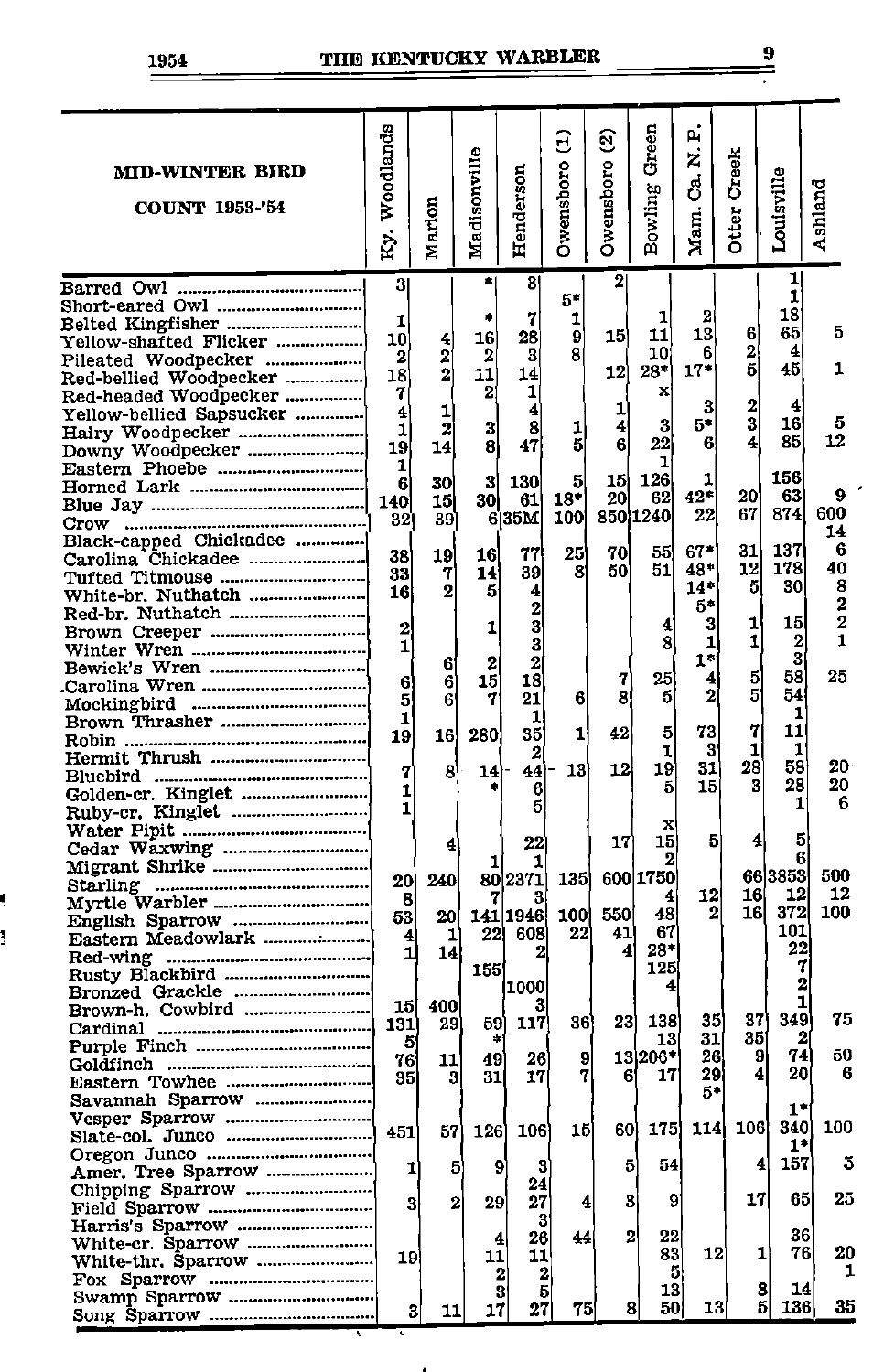species, <sup>757</sup> Individuals. Also <sup>20</sup> unidentified ducks.—FRANK EWING, MYRON HAYS, L. Y. LANCASTER, C. T. REID, and GORDON WILSON (compiler).

OTTER CREEK PARK.—Dec. 31; 10:00 A. M., to 4:45 P. M. Ohio River, Otter Creek, the park area, and adjacent meadows. Clear, sunny; some ice on creeks; wind, 8-5 m. p. h. Two observers in one party. Total hours,  $6\frac{3}{4}$ ; total miles, 15 (6 on foot, 9 by car). In addition to the ducks listed by name, we saw about forty others that could not be identified with certainty with our 7x50 glasses, because they were too far away. Mr. Johnson, the area manager, had a covey of 17 Bobwhites feeding in his yard; they are included in the total. On Decem ber 30 Floyd Carpenter visited the area and saw a Sharp-shinned Hawk. Total species, 45; total individuals, 619. ANNE L. AND FREDERICK W. STAMM, Louisville.

LOUISVILLE.—Dec. 27; 5:00 A. M. to 4:30 P. M. Ohio River from Louisville to Twelve-mile Island and inland about twelve miles to Anchorage, Prospect, and Valley. Clear to partly cloudy; temp. 41 to 48; wind south to southwest, 0-8 m.p. h.; creeks and ponds frozen over, river open. Thirty-five observers in 12 parties. Total party hours, 79 (45 on foot, 28 by car, 6 by boat); total party miles 127 (37 on foot, 86 by car, 4 by boat). Total species, 86; total indi viduals, 8551 plus. The Rough-legged Hawk was found by the Stamms. The Glaucous Gull, an adult, was found in the company of the Elerring Gulls both the day before the census and the day of the census at the Falls of the Ohio by the Monroes. The Vesper Sparrow was found at the same locality separately by the Monroes and Smith. A well-marked Oregon J <sup>A</sup> well-marked Oregon Junco is wintering at Sleepy Hollow, reported by Shackleton. Also seen during the week of the count: Ring-necked Duck and Old-Squaw.—MR. AND MRS. Y. A. ALTSHELER GEORGE BABCOCK, MR. AND MRS. LEONARD C. BRECHEr' CARL C. CORNETT, JOSEPH CROFT, JACOB P. DOUGHTy' THOMAS FULLER, PAXTON GIBBS, FRANK H. KRULL, FRANK<br>X. KRULL, HARVEY B. LOVELL, JOHN H. LOVELL, ESTHER<br>E. MASON, MRS. JOHN H. MCCHORD, BURT L. MONROE JR. BURT L. MONROE, SR., MRS. H. V. NOLAND, LOUIS H. PIEPEr' MARIE E. PIEPER, WILLIAM PIKE, EVELYN J. SCHNEIDER<br>WALTER H. SHACKLETON, MR. AND MRS. FRANCIS P.<br>SHANNON, CLIFF SIPE, MR. AND MRS. FREDERICK W. STAMM. THOMAS P. SMITH, ROBERT H. STEILBERG, MR. AND MRS' CHARLES STRULL, S. CHARLES THACHER, VIRGINIA WIND-STANDLEY, AUDREY A. WRIGHT (Members of the Beckham Bird Club).

ASHLAND.—Jan. 2; 7:00 A. M. to 5:00 P. M. Ohio River east to Dam 29, southwest to Naples, Ky., northeast to southeast limits of Ashland, east to Cannonsburg-Boyd and Greenup Counties. Clear; temp. 30 to 50; wind variable, 5-15 m.p.h., half the time; no wind rest of day; all fresh water frozen and thawing except Ohio River. Five observers in two parties. Total party hours, 50 (45 on foot, 5 by car); total party miles, 131 (37 on foot, 94 by car). Total species, 39; total individuals, 1729. The late summer and fall of 1953 were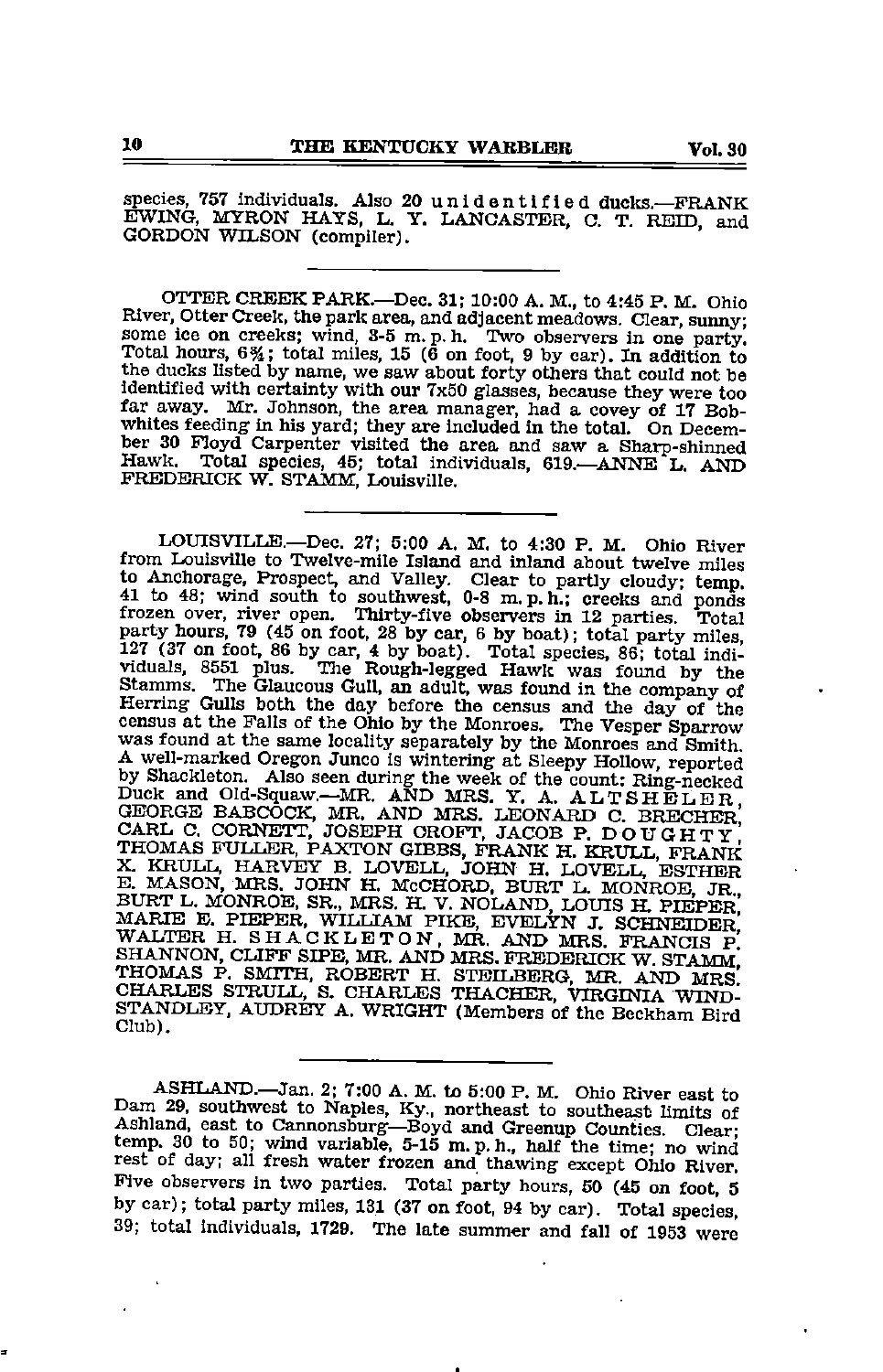extremely dry; the prolonged drought, the worst in recent years, brought a great outbreak of forest fires, which burned over hundreds of acres, destroying cover and food supplies. Many highly favored of action, destroyed, when completely destroyed.—WAITER W.<br>FORSON (compiler), GARY GRAF, OKIE S. GREEN, HENRY J. HUGHES, JR., MELVIN KUNKLE.

THREE RIVERS, MICH.—Dec. 27. Clear in morning, partly cloudy in afternoon; wind SW, light; temp. 26 to 40. Most of ground covered thinly with snow; ponds and some of lakes and streams frozen over. Observer alone on foot, covering  $7\frac{1}{2}$  miles of city, marshes, edge of woods, and open territory. Mallard, 57; Am. Goldeneye, 9; Cooper's Hawk, 1; Red-tailed Hawk, 1; Sparrow Hawk, 1; Bob-white, 10 (1 covey); Rock Dove, 26; Mourning Dove, 3; Belted Kingfisher, 2; Red-bellied Woodpecker, 1; Hairy Woodpecker, 2; Downy Woodpecker, 6; Prairie Horned Lark, 1; Blue Jay, 19; Crow, 6; Black-capped Chickadee, 7; Tufted Titmouse, 6; White-breasted Nuthatch, 8; Brown Creeper, 2; Robin, 1; Golden-crowned Kinglet, 1; Starling, 21; English Sparrow, 206; Cardinal, 8; Purple Finch, 3; Goldfinch, 133; Slate-colored Junco, 7; Tree Sparrow, 88; Song Spar row, 3; Total, <sup>29</sup> species, <sup>639</sup> individuals. Other species seen in census period: Canada Goose, Meadowlark, Lapland Longspur, and Snow Bunting.—OSCAR McKINLEY BRYENS.

# FIELD NOTES

### KING BAIL NESTING IN FULTON COUNTY

The King Rail is known to nest in Kentucky, but in view of the paucity of records. It is felt advisable to record the following observa tions. On June 14, 1953, while driving along <sup>a</sup> graveled tfoad about one mile east of Miller, Fulton County, <sup>I</sup> observed <sup>a</sup> pair of King Rails, accompanied by at least five downy young, wade from the edge of a roadside pond and enter a large gfrassy field. The male was col lected and is now in the collections of the Zoology Department of the University of Kentucky. A few hundred yards closer to Miller I observed another adult with at least two chicks.—ROGER W. BARBOUR, University of Kentucky, Lexington.

#### WEASEL PREYS ON TITMOUSE

One morning in early June, 1953, I found a young decapitated Tufted Titmouse lying on a walk between the house and an ivycovered stone wall. The body of the bird was still warm; the head was neatly severed but was not found. I laid the body back on the walk and wondered what the predator could be. Then I saw an approaching weasel suddenly turn and dart away. As it did so, there was a movement in the ivy. Out slipped a second weasel, which with lightning speed snatched up the headless Titmouse and was off with its prey. We have not seen weasels before in this wooded area.— CATHERINE HOPE NOLAND, Indian Hills Trail, Louisville.

#### OBOW PBEYS ON BOBIN NESTLING

Although we speak of Crows as destroyers of the young of birds, we seldom see them in the act. It is because of this that <sup>I</sup> should like to describe what happened in our yard in May, 1950. About 5:30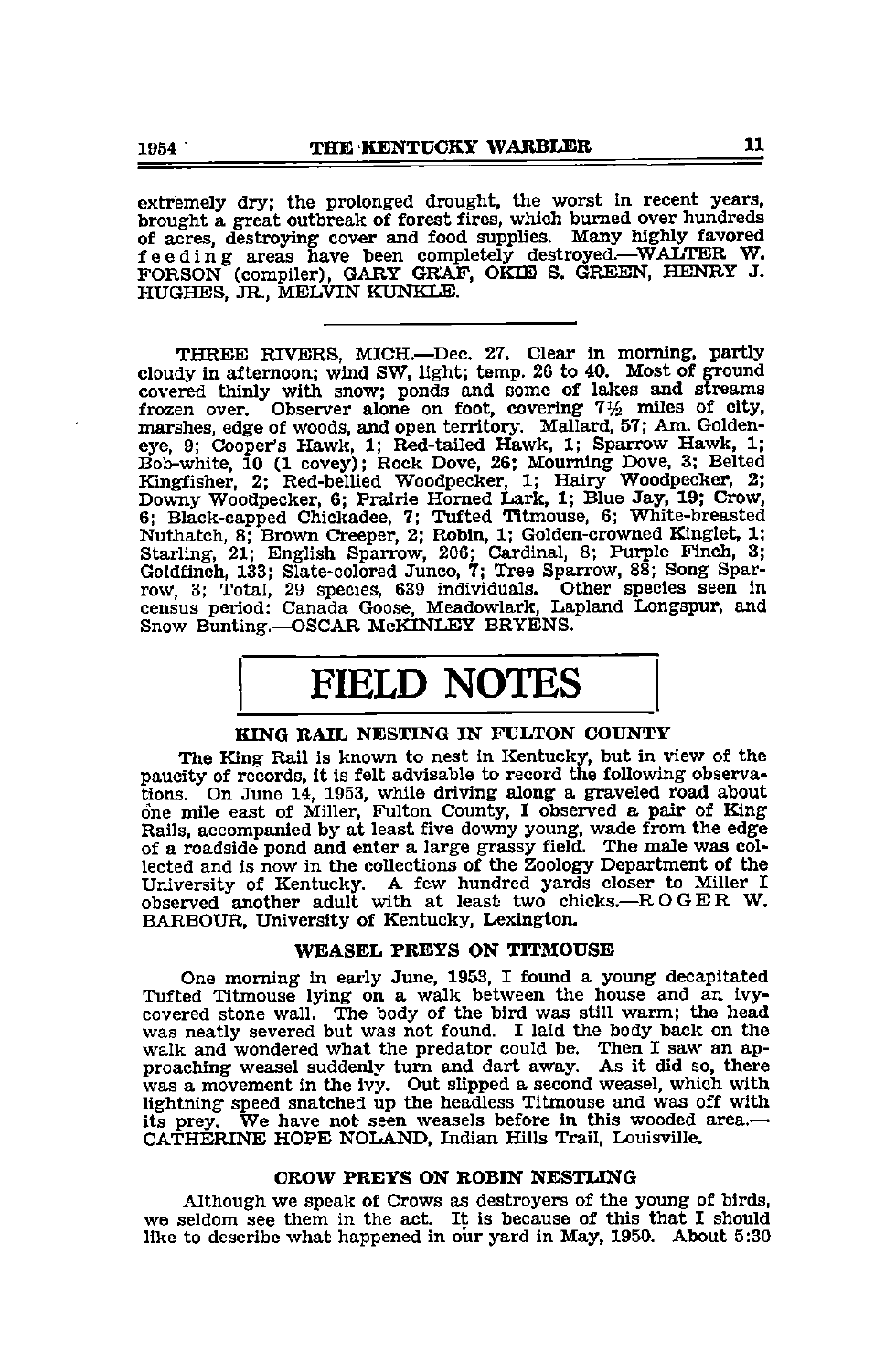in the morning we were awakened by the loud distress calls of the Robins. Hurrying- to the window, we were surprised to see a Crow sitting on the edge of a Robin's nest eating the young, which had been hatched four days earlier. We were unable to get the Crow to leave, despite our protests, though the nest was only twenty feet from the house, on a maple tree, and directly in front of us. It was not until we rushed downstairs and out of doors that the Crow flew away, and then only after it had taken a nestling in its bill. The female Robin remained in the tree for some time and, just before she flew back to the nest, uttered a few shrill notes, peered into the nest, and flew away. There was no further activity at the nest.—ANNE L. STAMM, Louisville.

### A MISSISSIPPI KITE AT LOUISVILLE

One of the more unusual birds observed while we were on our annual spring field day of the Beckham Bird Club, May 3, 1953, was the Mississippi Kite. It was first seen soaring over Cherokee Park when attention was called to a Red-shouldered Hawk circling overhead. The Kite was at a much greater altitude, but its greyish-white head was noticed immediately. The pale markings or stripe on the rear edge of the wings was readily seen and also the perfectly narfalcon-shaped bird of prey and the chunky buteo provided an inter esting study. Catherine Hope Noland, Mabel Slack, and Polly McChord were also in the group and watched the Kite until it dis appeared from sight.—ANNE L. STAMM and HELEN MOORE COLE, Louisville.

## \* \* \* \*\*\* • « «

## BLUEBIRD BOXES AT DUNCAN MEMORIAL CHAPEL

The Duncan Memorial Chapel, at Floydsburg, Kentucky, is sur rounded by a very old and beautiful cemetery. We had two Bluebird boxes there last year and have been given permission by the superin tendent to place additional ones there for 1954. There are several tall and stately cedar trees in the cemetery, each of them an invitation to <sup>a</sup> Bluebird house to be placed on the trunk about five feet above the ground, but never among branches, which are here twenty-five feet above the ground. We have now placed 1000 boxes and estimate that 1000 more have been placed as a direct result of this pleasurable hobby of ours. Specifications and descriptions will gladly be sent to any interested person, without cost.—W. G. DUNCAN, 315 Jarvis Lane, Louisville.

### SUMMER BIRDS AT MAMMOTH CAVE NATIONAL PARK

In early June, 1942, Dr. Russell Starr, then a medical student at the University of Louisville, and I camped for six days, June 9-14, in the Mammoth Cave National Park for the express purpose of finding as many nesting species of birds as possible. (See "Summer Birds in In 1952 we decided to make the same trip again, to see what changes<br>had occurred in ten years. We were joined for a day by Mrs. Mary<br>Clyde Nuckols and Miss Alice Furber of Glasgow and for three days<br>by Dr. L. Y. Lancaster to June 3, practically the same areas, from First Creek Lake on the far western end, to Sloan's Crossing, Hickory Cabin, the Central area.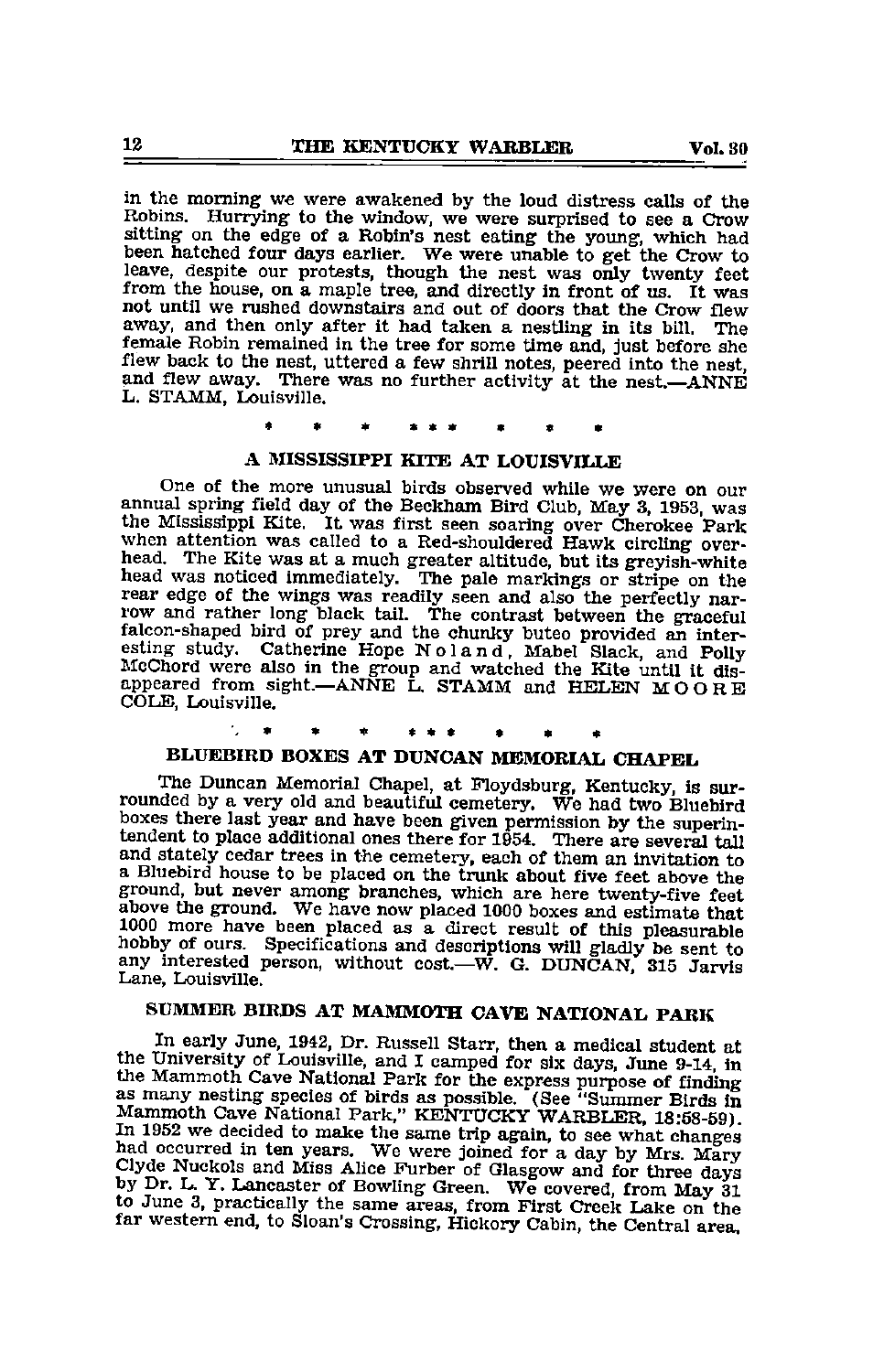and the Three Springs Pumphouse. In 1942 there were still a good many cultivated fields in the park, and thousands of acres had heen retired from cultivation only recently. We foimd in 1942 a total of 81 species within the park area and 6 others just outside, some of them in fields that had not then been acquired by the park but that are now a part of it. In 1952, with all our help and zeal, we found only 71 species, three of them not recorded in 1942: the very erratic Cedar Waxwlng, the Sharp-shinned Hawk, and the Belted King fisher. The eleven species found in 1942 but not In 1952: Black Vul ture, Red-shouldered Hawk, Sparrow Hawk, Homed Owl, Red-headed Woodpecker, Kingbird, Bam Swallow, Bewick's Wren, Mockingbird, Starling, Baltimore Oriole, Bronzed Grackle, and Goldfinch. A care ful checking of my records for the years 1942-'52 shows that these species are often absent from summer lists in the park, and some of them rarely appear at any season. The following species showed <sup>a</sup> decrease in mmibers: Mourning Dove, Chimney Swift, Ruby-throated Hummingbird, Flicker, Purple Martin, Crow, Carolina Chickadee, Carolina Wren, Brown Thrasher, Bluebird, White-eyed Vireo, Louisiana Water-thrush, Yellow-throat, Meadowlark, Red-winged Blackbird, and Orchard Oriole. Some of this group were only locally abundant on this count, for on earlier and later counts in 1952 they seemed normal and equal to their 1942 numbers, such as the Flicker, the Carolina Chickadee, the White-eyed Vireo, the Yellow-throat, and the Louisiana Water-thrush, The Carolina Wren is far below its former numbers in all southern Kentucky areas, seemingly as a result of the severe winter of 1950-'51. The other species besides the ones I have named have remained as they were except the Whip-poor-will, the Red-bellied Woodpecker, the Worm-eating Warbler, and the Cemlean Warbler, all of which have increased noticeably. We also found that the Oven-bird and the Hooded Warbler are extending their range as the old fields grow up. The disappointing features of our 1952 count are the passing of many species that formerly were regu larly found and the obvious decrease in the number of farm, orchard, and garden birds. A further check in 1962 would be desirable to see what further changes have occurred as the forests aproach more nearly the condition of the land before it was cleared.—GORDON WILSON, Bowling Green.

### LARGE MIGRATION OF HORNED GREBE ON THE OHIO RIVER

On November 29, 1953, Mrs. H. V. Noland and I found four flocks of Homed Grebe (Colymbus auritus) on the Ohio River between Indian Hills Trail and Glenview. At least 50 were in each flock. We also saw several small groups of six or more swimming close to the Kentucky shore. All the birds were in winter plumage. It was an interesting sight to see such a large concentration, going down stream. Seldom do we see more than a few at one time. Dr. Harvey B. Lovell and Don Summerfield were at the harbor on the same day and saw <sup>16</sup> of the species. The area was visited <sup>a</sup> week later, but no grebes were to be seen.—ANNE L. STAMM, Louisville.

#### NOTES FROM MARION

The season of 1953 was the poorest for nests that I have ever<br>seen. On June 13 we had a very severe rainstorm that destroyed On June 13 we had a very severe rainstorm that destroyed most nests in trees or on the ground. Another severe storm on June <sup>20</sup> completed the destruction. <sup>I</sup> saw only one young Robin and one young Cardinal in the entire season. The Doves are late nesters and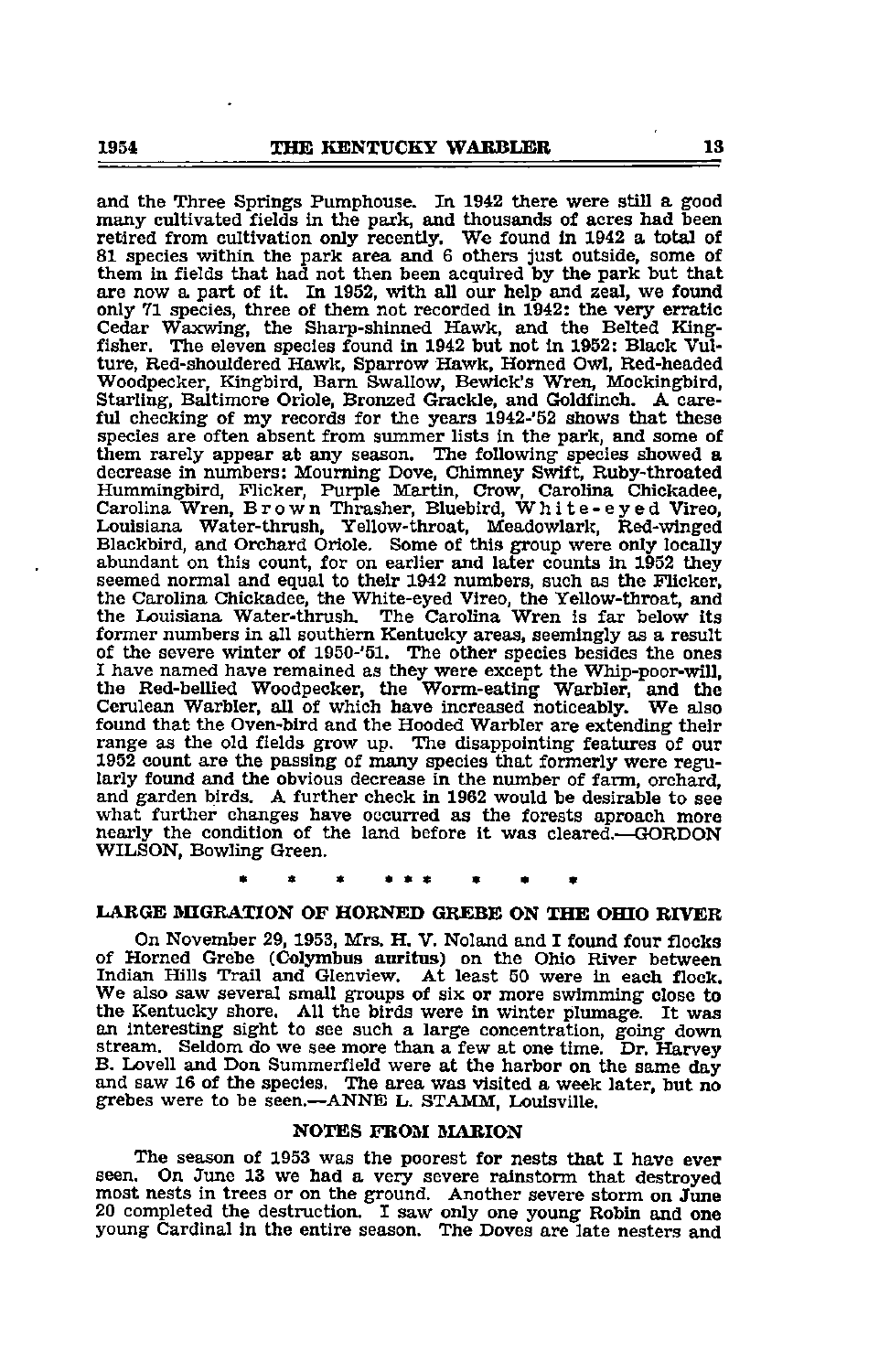did fairly well. I am happy to report that the Black-billed Cuckoo nested in Marion in the summer of 1953. I caught one of the young after it left the nest and made certain of the identification.—DR. T.<br>ATCHISON FRAZER, Marion.

#### BLUE GROSBEAK AT PRINCETON

The most interesting find I had in 1953 was the Blue Grosbeak. Two came to my back yard. I studied them closely, on April 3, for twenty minutes. They are new for my life list.—DR. CYNTHIA C. COUNCB, Princeton.

#### « « \* • \* \* NOTES FROM PARIS

It has been said that the Bewick's Wren does not inhabit these parts. That cannot be said again, truthfully: I recently found this species at the edge of Paris. <sup>I</sup> have not seen the Pine Siskin this season. The long drought has affected nearly all of our bird life here, as many streams are dry and even the larger ones are very low. Even the Robins seem to have left us in late October, though they sometimes remain, quite obviously, through the winter.—REVEREND J. W. CLOTFELTER, Paris.

# NEWS AND VIEWS

### BECKHAM BIRD CLUB NOTES

The following notes about the activities of the Beckham Bird Club (Louisville chapter of the K. O. S.) for the past two years may be of interest to other state members.

Though many interesting projects were undertaken during this period, perhaps the one that seemed the most significant was the leas ing of two pieces of property, contiguous to what is known as Caperton's Swamp Area, as a wildlife sanctuary. Signs were pur chased and erected, posting the area as a vildlife sanctuary,, and an effort is to be made to keep poachers from destroying the wildlife and to preserve it in its present state.

Members again cooperated in setting up a station recording noc turnal migrations across the moon, in both the summer and fall months. This was done in cooperation with Mr. Robert Newman. This was done in cooperation with Mr. Robert Newman, Louisiana-State University and was directed by Charles Strull.

The club registered as an education and scientific organization ^th the United States Treasury Department and, therefore, received tax exemption.

Again, the club has, as it has for the past nine years, cooperated with the Kentucky Society of Natural History in presenting the Audubon Screen Tours. These are given free to the Louisville public in the interest of conservation education. The club also participated in "the twelfth and thirteenth Kentucky Natural History and Wildlife Conferences.

A series of field trips was imdertaken which covered various types of habitats and included Cherokee, Seneca, and Iroquois Parks; Caperton's Swamp; Municipal Harbor; as well as a longer trip to the flooded com fields near Bowling Green and to other points of ornithological interest. Special studies were planned with emphasis on the water birds on the Falls of the Ohio and the nesting birds at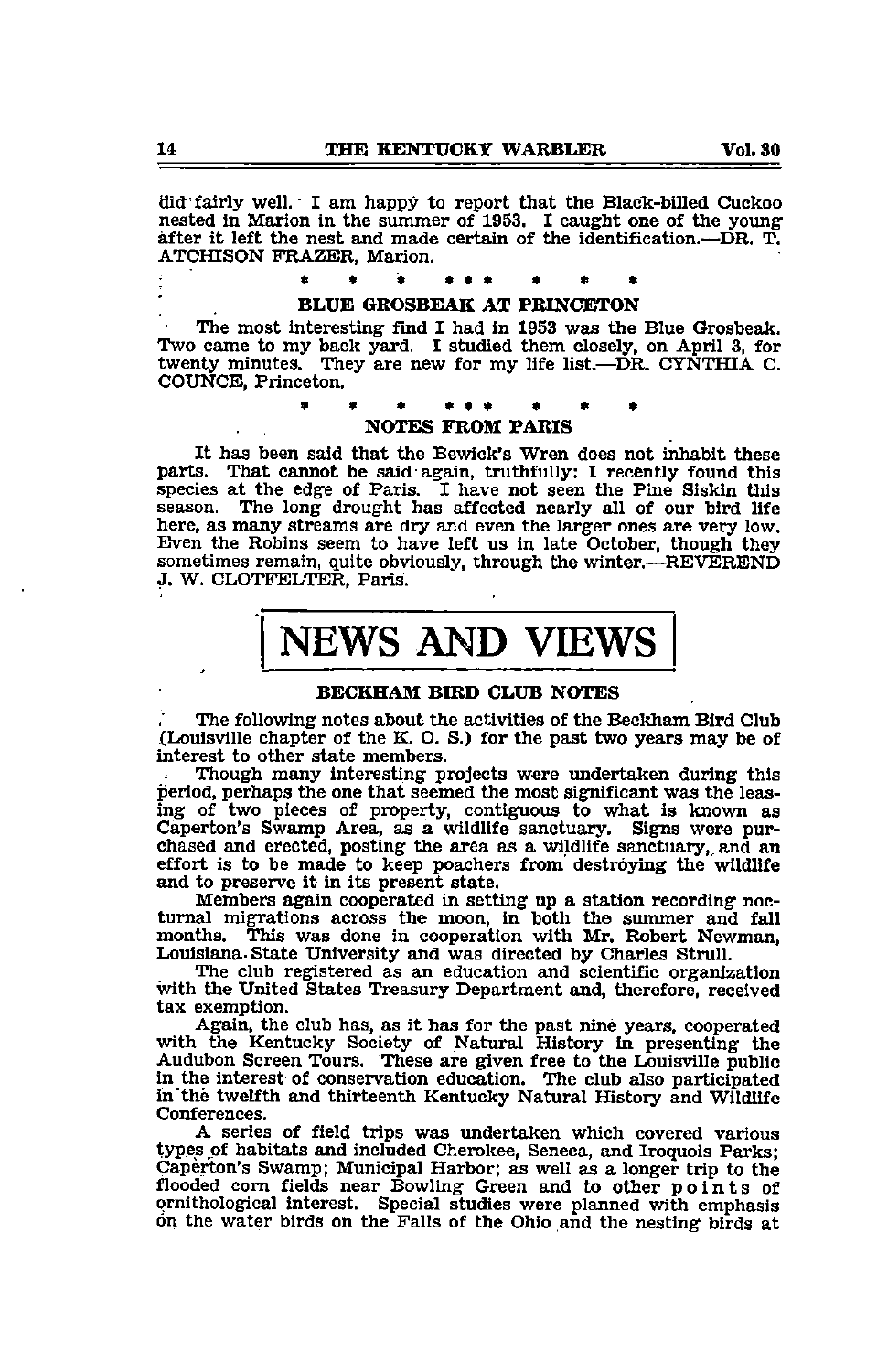Sleepy Hollow. <sup>A</sup> few identification trips were planned primarily for those not too familiar with, noticeable field marks of birds. Helen Browning and Mabel Slack were co-chairmen of the field trips and were assisted by Harvey B. Lovell and Don Summerfield.

Excellent programs were given at the monthly meetings, which were held from September through June each year. These programs were planned by a committee, with Dr. William Clay as the chairman. The following talks were presented: Dr. Harvey B. Lovell, "The Latest Information on Bird Migration"; Dr. Gerald Cole, "Physiological Aspects of Birds and Their Relationship to Avian Ecology"; Milton Bowman, "The Mourning Dove in Kentucky": Dr. William Clay, "Some Remarks on Bird Songs"; Virginia Windstandley, "Review of A GUIDE TO BIRD FINDING"; Dr. E. K. Hall, "Hormones in the Life of Birds"; Dr. Arch Cole, "Air Sacs of Birds"; Esther Mason, "Birds of Paradise"; a panel on warblers with the following taking part: Dr. H. B. Lovell, Burt L. Monroe, Jr., Mabel Slack, Mrs. F. W. Stamm; a panel on the nesting study at Sleepy Hollow: Walter Shackleton, Mabel Slack, and Mrs. F. W. Stamm; a panel on shore birds: Leonard Brecher, Burt L. Monroe, Sr., Donald Summerfield, Mabel Slack; Evelyn Schneider, "Birds of the Allegheny Plateau"; Dr. Gerald Cole, "Flightless Birds"; Dr. H. B. Lovell, "Habits of Cardinals as Determined through Banding"; Dr. William •Clay, "Open Forum Discussion on Spring Arrivals"; Mrs. F. P. Shannon, "Life History of the Pileated Woodpecker"; Audrey Wright, "Effect of Insecticides on Bird Life". Three films were shown during the year—"Bird Migra tion," "Water Wilderness," and one by Dr. Clay entitled "The Scenic<br>Smoky Mountains." Featured speakers at the dinner meetings were:<br>Dr. Dan Webster, Hanover College, "The Distribution of Birds in<br>Southeastern Alaska"; Dr. of the Lower Ohio Valley in West Virginia"; and a movie, "Outdoor Adventure."

A four-page brochure setting forth the aims and activities of the club was published. This was done in order to reach more people that may be interested in bird study. Eveljm Schneider and Frederick W. Stamm were in charge of this project.

An award to be given annually to the member making the most constructive contribution" to Kentucky ornithology was inaugurated.

A special committee was appointed to outiine a program to benefit non-game birds.

The club also went on record as being in favor of the bill to preserve the Bald Eagle in Alaska and joined the Nature Conservancy organization.

Other activities included the annual mid-winter and spring bird counts and the selling of bird houses and feeders as well as bird cards, stationery, notes with bird motifs, etc., as a means of increasing the revenue to be used for club activities. Burt L. Monroe, Sr., has been the general chairman of the bird counts.

Mrs. Mame Boulware was chairman of the membership com mittee, and forty-seven new members were added to the roster.

A number of our members attended the annual meetings of the American Ornithologists' Union and the Wilson Ornithological Club.

Officers for the past two years have been: President, Mrs. F. W. Stamm; Vice-President, Esther Mason; Treasurer, Mrs. H. C. Mitchell; Secretary, Mrs. F. P. Shannon, 1951-'52, Marie Pieper, 1952-'53; Directors: Leonard Brecher, Burt L. Monroe, Sr., Mabel Slack, Mrs. William Tabler, and Dr. Harvey B. Lovell.—MARIE E. PIEPER, Secretary.